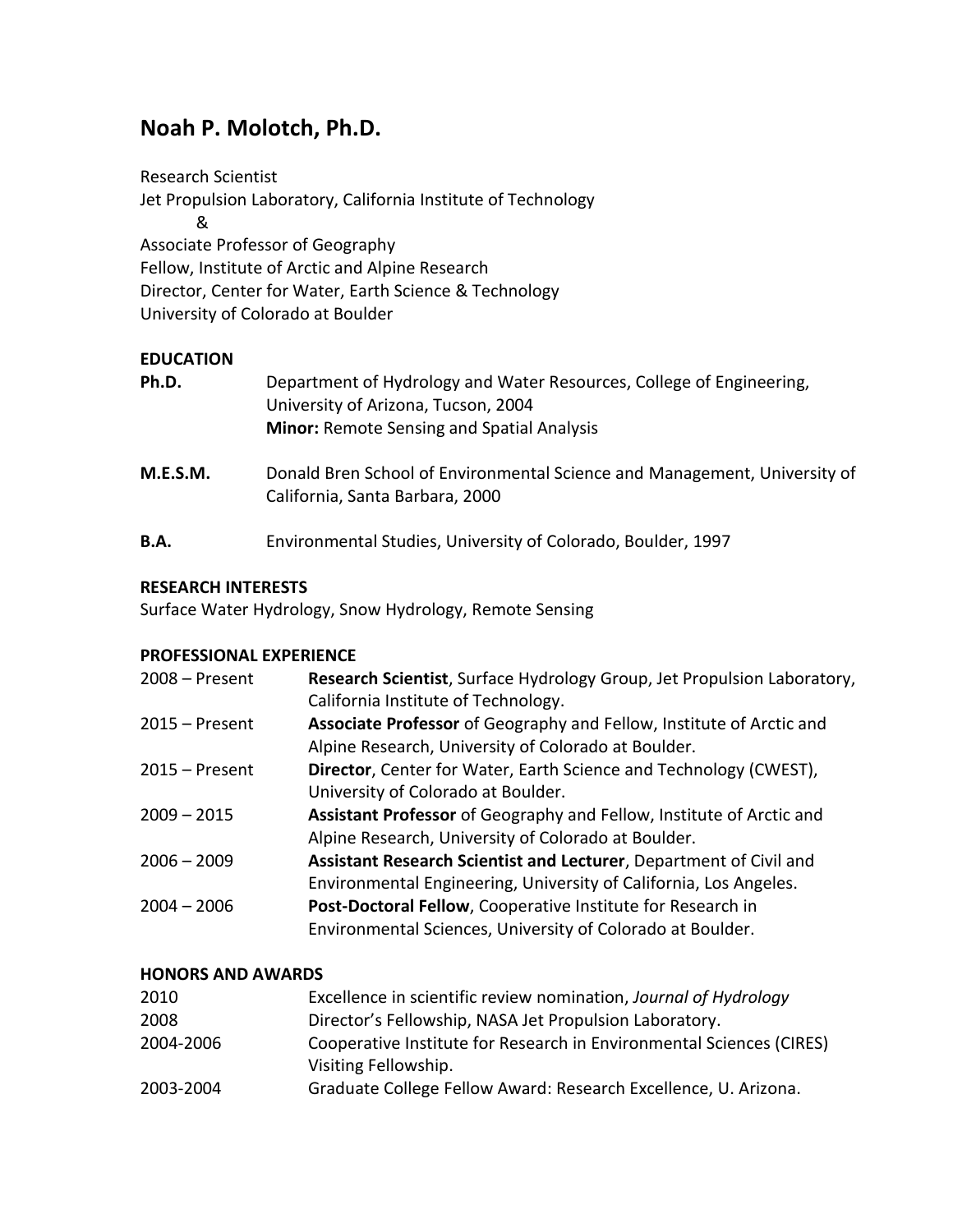| 2003-2004 | Arizona Floodplain Management Association Scholarship.                  |
|-----------|-------------------------------------------------------------------------|
| 2003      | Best Paper, Western Snow Conference.                                    |
| 2003      | The Montgomery Prize: Best Oral Presentation, El Dia del Agua, Dept. of |
|           | Hydrology and Water Resources, University of Arizona.                   |
| 2002-2004 | Dept. of Hydrology and Water Resources, Graduate Student Scholarship,   |
|           | University of Arizona.                                                  |
| 2001      | Dr. James E. Church Memorial Award, Best Student Paper, Western Snow    |
|           | Conference.                                                             |
| 2000-2002 | NSF STC, Sustainability of semi-Arid Hydrology and Riparian Areas,      |
|           | Graduate Research Fellowship, University of Arizona.                    |
|           |                                                                         |

# **MEMBERSHIP IN PROFESSIONAL ORGANIZATIONS**

| $2008 -$ Present | <b>European Geosciences Union</b> |
|------------------|-----------------------------------|
| $2001 -$ Present | American Geophysical Union        |

# **RESEARCH ACTIVITIES**

**Publications** *(ISI: 76 Published; 1400+ citations; h-index = 26)*

\*Graduate Student Advisee \*\*Post-Doctoral Advisee #Undergraduate Advisee

- *In Review*
- (85) \*Barnhart, T.B., C.L. Tague, and **N.P. Molotch**, The Influence of snowmelt rate and timing on runoff generation, *Water Resources Research*, in review.
- (84) \*Schneider, D., **N.P. Molotch**, J.S. Deems, T.H. Painter, Analysis of topographic controls on depletion curves derived from airborne Lidar snow depth data. *Environmental Research Letters*, in review.
- (83) Huerta, M.L., J.P. McPhee and **N.P. Molotch**, Inter-annual variability of snowfall interception in a deciduous Nothofagus forest and implications for spatial snowpack distribution. *Hydrological Processes*, in review.
- (82) \*\*Webb, R.W., M. Fend, and **N.P. Molotch**. Combining ground penetrating radar with terrestrial LiDAR scanning to observe the spatial distribution of liquid water content in seasonal snowpacks. *Water Resources Research*. in review.
- (81) Bueno de Mesquita, C.P., L.S. Tillmann, C.D. Bernard, K.C. Rosemond, **N.P. Molotch**, and K.N. Suding, Topographic heterogeneity mediates vegetation response to climate change in the Rocky Mountains, USA, *Arctic, Antarctic, and Alpine Research*, in review.
- (80) \*Schneider, D., **N.P. Molotch**, J. Deems, Estimating relationships between snow water equivalent, snow covered area, and topography to extend the Airborne Snow Observatory dataset, *The Cryosphere*, in review.
- (79) \*\*Barnard, D.; J.K. Knowles; H. Barnard; M. Goulden; J. Hu; M. Litvak; **N.P. Molotch,** Reevaluating growing season length controls on net ecosystem production, *Agricultural and Forest Meteorology*, in review.

*In Press*

(78) \*Jennings, K.S., T.G.F. Kittel, **N.P. Molotch** Observations and simulations of the seasonal evolution of snowpack cold content and its relation to snowmelt and the snowpack energy budget. *The Cryosphere*, in press.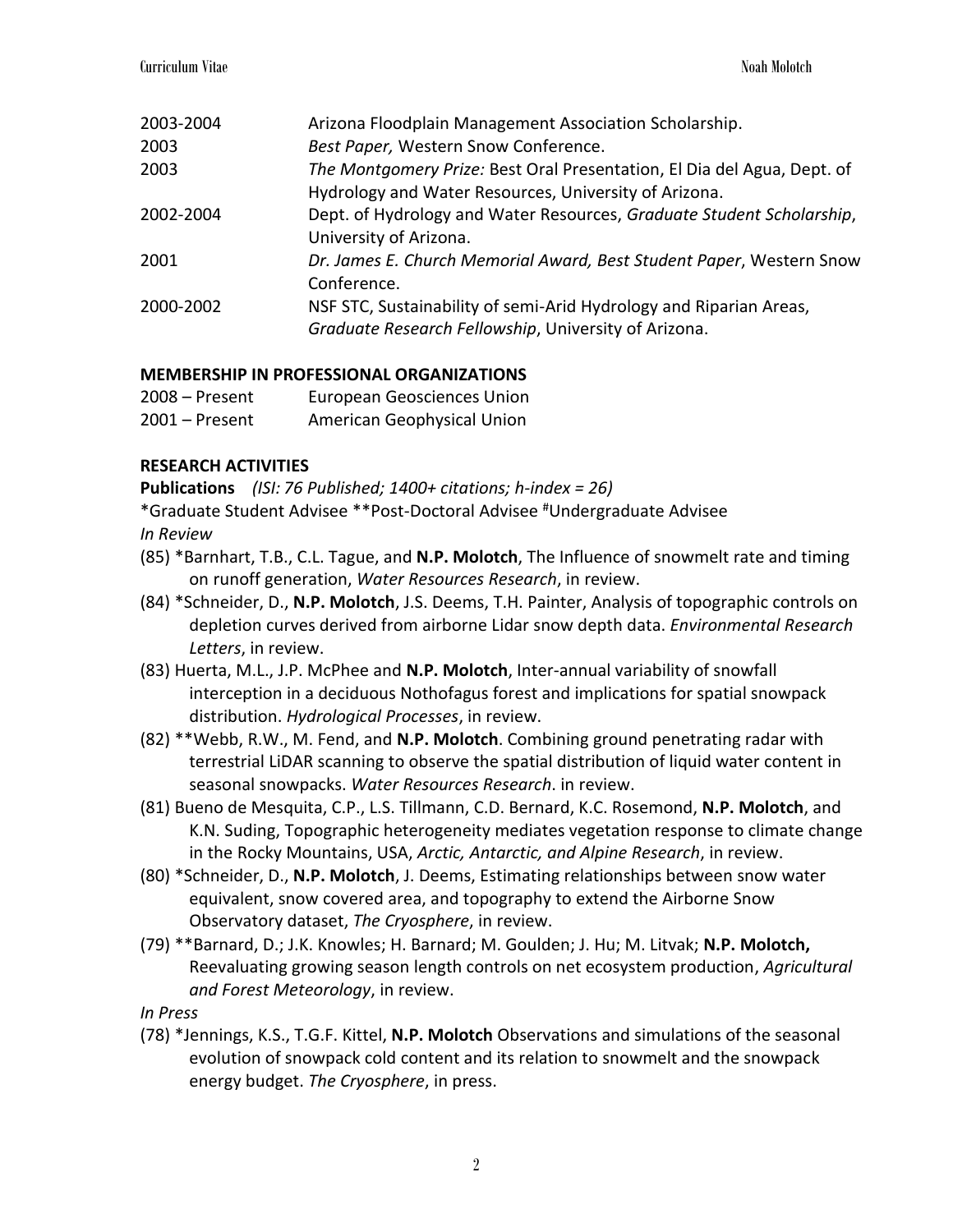- (77) Zheng, Z., **N.P. Molotch**, C.A. Oroza, M. Conklin, R.C. Bales, Spatial snow estimation for mountainous areas using wireless-sensor networks and remote-sensing products, *Remote Sensing of Environment*, in press.
- (76) \*Jennings K.S., \*T.S. Winchell, B. Livneh, **N.P. Molotch**, Spatial variation of the rain-snow temperature threshold across the Northern Hemisphere, *Nature Communications*, in press.
- (75) Evans, S.G., S. Ge, C.L. Voss, and **N.P. Molotch**, Potential shifts in seasonal groundwater discharge as snowmelt-dominated watersheds warm, *Water Resources Research*, in press.
- (74) \*\*Knowles, J.K., **N.P. Molotch**, \*\*E. Trujillo, M. Litvak, Earlier snowmelt changes the ratio between early and late season forest productivity, *Geophysical Research Letters*, in press.
- (73) \*\*Jepsen, S.A., T.C Harmon; D.L Ficklin, **N.P. Molotch**, \*\*B. Guan, Evapotranspiration sensitivity to air temperature across a snow-influenced watershed: space-for-time substitution versus integrated watershed modeling, *Journal of Hydrology*, in press. *Published*

- (72) \*Musselman, K.N., **N.P. Molotch**, S.A. Margulis, Snowmelt response to simulated warming across a large elevation gradient, southern Sierra Nevada, California, *The Cryosphere*, 11, 2847-2866, doi.org/10.5194/tc-11-2847-2017, 2017.
- (71) Stibal, M., J.E. Box, K.A. Cameron, P.L. Langen, M.L. Yallop, R.H. Mottram, A.L. Khan, **N.P. Molotch**, N.A. M. Chrismas, F.C. Quaglia, D. Remias, C. J. P. Smeets, M.R. van den Broeke, M. Tranter, D. van As, A.P. Ahlstrøm, Surface ice algae are more important than dust for albedo-driven Greenland ice sheet melting, *Geophysical Research Letters*, 44, doi.org/10.1002/2017GL075958, 2017.
- (70) Hart, S.J., T.T. Veblen, \*D. Schneider, **N.P. Molotch**, Summer and winter drought drive the initiation and spread of spruce beetle infestation in the Southern Rocky Mountains, *Ecology*, 98: 2698–2707. doi:10.1002/ecy.1963.
- (69) Thomas B.F., J.S. Famiglietti, F.W. Landerer, D.N. Wiese, **N.P. Molotch**, D.F. Argus, California groundwater drought characterization using GRACE, *Remote Sensing of Environment*, Volume 198, pgs. 384-392, doi:10.1016/j.rse.2017.06.026, 2017.
- (68) López-Moreno, I., S. Gascoin, J. Herrero, E. A. Sproles, M. Pons, E. Alonso-González, L. Hanich, A. Boudhar, \*K.N. Musselman, **N.P. Molotch**, J. Sickman, J. Pomeroy, Different sensitivities of snowpack to warming in Mediterranean climate mountain areas, *Environmental Research Letters*, Vol. 12, article: 074006, doi:10.1088/1748-9326/aa70cb, 2017.
- (67) \*\*Knowles, J.K., L. Lestak, **N.P. Molotch**, On the use of a snow aridity index to predict remotely sensed forest productivity in the presence of bark beetle disturbance, *Water Resources Research*, 53, doi:10.1002/2016WR019887.
- (66) \*\*Barnard, D.R., H.R. Barnard, **N.P. Molotch**, Microclimate effects on growing season length and montane conifer growth in complex terrain, *Environmental Research Letters*, Vol. 12, article: 064003, doi:10.1088/1748-9326/aa6da8, 2017.
- (65) \*\*Cowie, R.M., J.F. Knowles, K.R. Dailey, M.W. Williams, J.T. Mills, **N.P. Molotch**, Sources of streamflow along a headwater catchment elevational gradient, *Journal of Hydrology*, Vol. 549, doi:10.1016/j.jhydrol.2017.03.044, 2017.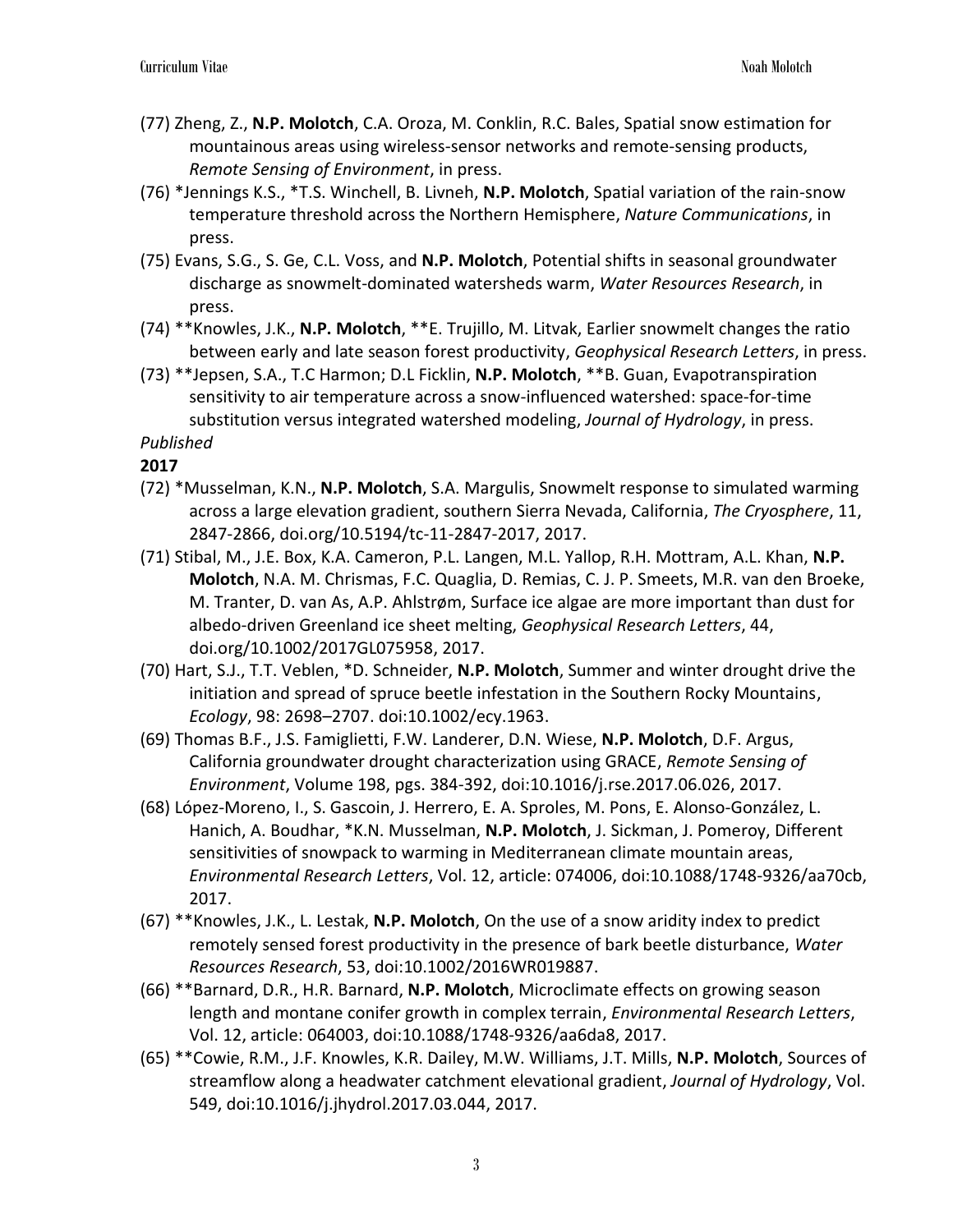- (64) Fyfe, J.C., C. Derksen, L. Mudryk, N.C. Swart, **N.P. Molotch**, G.M. Flato, X. Zhang, H. Wan, V.K. Arora, J. Scinocca, Y. Jiao, Large near-term projected snowpack loss over the western United States, *Nature Communications*, Vol. 8, article: 14996, doi:10.1038/ncomms14996, 2017.
- (63) Hallar, A.G., **N.P. Molotch**, J. Hand, L.R. Lestak, I.B. McCubbin, B. Livneh, R. Petersen, J. Michalsky, D. Lowenthal, Impacts of increasing aridity and wildfires on aerosol loading in the intermountain western U.S., *Environmental Research Letters*, 12(1): article 014006. doi: 10.1088/1748-9326/aa510a, 2017.
- (62) \*Baker, E, T. H. Painter, D. Schneider, A, Meddens, J.A. Hicke, **N.P. Molotch**, Quantifying insect-related forest mortality with the remote sensing of snow, *Remote Sensing of Environment*, 188: 26-36. doi: 10.1016/j.rse.2016.11.001, 2017.

- (61) \*Schneider, D., **N.P. Molotch**, Real-time estimation of snow water equivalent in the Upper Colorado River Basin using MODIS-based SWE reconstructions and SNOTEL data, *Water Resources Research*, 52, doi:10.1002/2016WR019067, 2016.
- (60) **Molotch, N.P.**, \*\*D.M. Barnard, S.P. Burns, and T.H. Painter, Measuring spatio-temporal variation in snowpack microstructure under a subalpine forest canopy using contact spectroscopy, *Water Resources Research*, 52, doi:10.1002/2016WR018954, 2016.
- (59) \*Barnhart, T.B., **N.P. Molotch**, B. Livneh, \*\*A.A. Harpold, \*\*J.F. Knowles, and \*D. Schneider, Snowmelt rate dictates streamflow, *Geophysical Research Letters*, 43, 8006– 8016, doi:10.1002/2016GL069690, 2016.
- (58) \*Winchell, T.S., \*\*D.M. Barnard, R.K. Monson, S.P. Burns, and **N.P. Molotch**. Early snowmelt reduces atmospheric carbon uptake in mid-latitude subalpine forests, *Geophysical Research Letters,* 43, 8160–8168, doi:10.1002/2016GL069769, 2016.
- (57) Seidel, F.C, K. Rittger, S.M. Skiles, **N.P. Molotch** and T.H. Painter, Case study of spatial and temporal variability of snow cover, grain size, albedo and radiative forcing in the Sierra Nevada and Rocky Mountain snowpack derived from imaging spectroscopy, *The Cryosphere*, 10, 1–16, doi:10.5194/tc-10-1-2016, 2016.
- (56) Foster, L., L. Bearup, **N.P. Molotch**, P. Brooks, R. Maxwell, Energy budget changes impact arid mountain hydrology more than snow-rain transitions, *Environmental Research Letters*, 11(40), doi:10.1088/1748-9326/11/4/044015, 2016.
- (55) Cornwell, E.N., J. McPhee, and **N.P. Molotch**, Spatio-temporal variability of snow water equivalent in the extra-tropical Andes cordillera from distributed energy balance modeling and remotely sensed snow cover data, *Hydrology & Earth System Science*, 20, 411-430, doi:10.5194/hess-20-411-2016, 2016.

- (54) Williams, M.W., E. Hood, **N.P. Molotch**, N. Caine, \*\*R. Cowie, F. Liu, The "Teflon basin" myth: hydrology and hydrochemistry of a seasonally snow-covered catchment, *Plant Ecology and Diversity*, Volume 8, Issue 5-6, November 2015, pages 639-661.
- (53) \*\*Harpold, A. A., and **N. P. Molotch**, Sensitivity of soil water availability to changing snowmelt timing in the western U.S., *Geophysical Research Letters*, 42, 8011–8020, doi:10.1002/2015GL065855, 2015.
- (52) Broxton, P.D., A. A. Harpold, J. A. Biederman, P. A. Troch, **N. P. Molotch**, and P. D. Brooks, Quantifying the effects of vegetation structure on snow accumulation and ablation in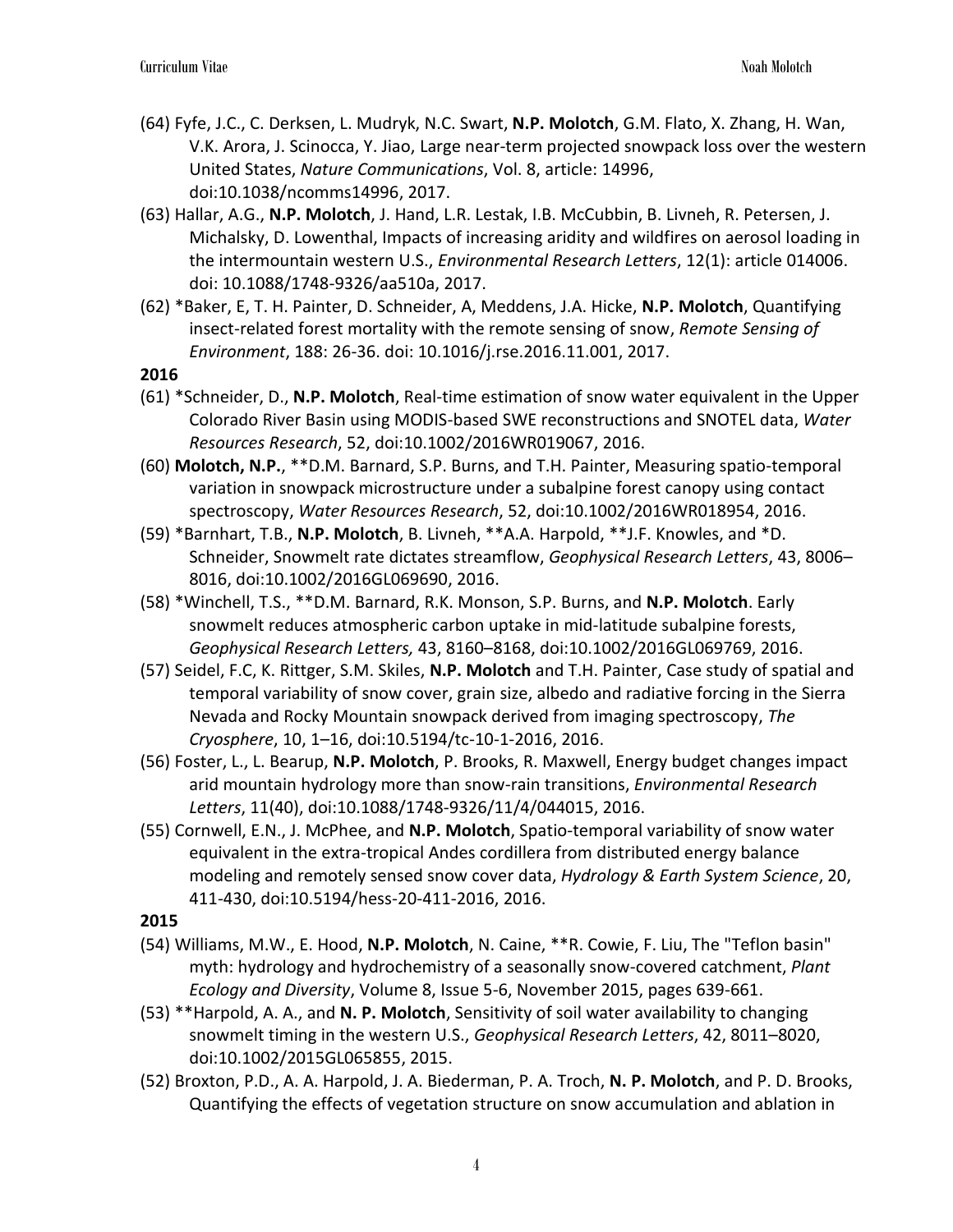mixed-conifer forests, *Ecohydrology*, Volume 8(6): 1073–1094, DOI: 10.1002/eco.1565, 2015.

- (51) \*\*Harpold, A.A., J.A. Marshall, S.W. Lyon, T.B. Barnhart, B. Fisher, M. Donovan, K.M. Brubaker, C.J. Crosby, N.F. Glenn, C.L. Glennie, P.B. Kirchner, N. Lam, K.D. Mankoff, J.L. McCreight, **N.P. Molotch**, K.N. Musselman, J. Pelletier, T. Russo, H. Sangireddy, Y. Sjöberg, T. Swetnam, N. West, Laser vision: Lidar as a transformative tool to advance critical zone science, *Hydrology and Earth System Science*, 19, DOI: 10.5194/hess-19- 2881-2015, 2015.
- (50) \*\*Harpold, A.A., **N.P. Molotch**, K.N. Musselman, R.C. Bales, P.B. Kirchner, M. Litvak, and P.D. Brooks, Soil Moisture Response to Snowmelt Timing in Mixed-Conifer Subalpine Forests, *Hydrological Processes*, Volume: 29(12), DOI: 10.1002/hyp.10400, 2015.
- (49) Livneh B., J.S. Deems, B. Buma, J.J. Barsugli, D. Schneider, **N.P. Molotch**, K. Wolter, and C.A. Wessman, Catchment Response to Bark Beetle Outbreak in the Upper Colorado River Basin, *Journal of Hydrology*, Vol. 523, DOI: 10.1016/j.jhydrol.2015.01.039, 2015.
- (48) \*Meromy, L., **N.P. Molotch**, M.W. Williams, K.N. Musselman, L.M. Kueppers, Snowpackclimate manipulation using infrared heaters in subalpine forests of the Southern Rocky Mountains, USA, *Journal of Agricultural and Forest Meteorology*, Vol. 203, doi:10.1016/j.agrformet.2014.12.015, 2015.
- (47) Vander Jagt, B., M.T. Durand, S.A Margulis, E.J Kim, **N.P. Molotch**, On the characterization of vegetation transmissivity using LAI for application in passive microwave remote sensing of snowpack, *Remote Sensing of Environment*, Vol. 156, doi:10.1016/j.rse.2014.09.001, 2015.
- (46) **Molotch, N.P.**, M.T. Durand, B. Guan, S.A. Margulis, R.E. Davis, Snow cover depletion curves and snow water equivalent reconstruction: six decades of hydrologic remote sensing applications, *AGU Monograph on Remote Sensing of the Terrestrial Water Cycle*, ISBN: 978-1-118-87203-1, 576 pages, 2015.

- (45) Livneh B., J.S. Deems., D. Schneider, J. Barsugli, and **N.P. Molotch** (2014), Filling in the gaps: inferring spatially distributed precipitation from gauge observations over complex terrain. *Water Resources Research*, DOI: 10.1002/2014WR015442, 2014.
- (44) \*Perrot D., **N.P. Molotch**, M.W. Williams, J.O. Sickman, Relationships between stream nitrate concentration and spatially distributed snowmelt in high elevation catchments of the western United States, *Water Resources Research,* 10.1002/2013WR015243, 2014.
- (43) Kirchner, P.B., R.C. Bales, **N.P. Molotch**, J. Flanagan, Q. Guo, LiDAR measurement of seasonal snow accumulation along an elevation gradient in the southern Sierra Nevada, California, *Hydrology and Earth System Science*, 8, 4261-4275, doi:10.5194/hess-18-4261- 2014, 2014.
- (42) \*\*Trujillo, E., **N.P. Molotch,** Snowpack Regimes of the Western United States, *Water Resources Research*, 50(7): 5611-5623. doi: 10.1002/2013WR014753, 2014.
- (41) **Molotch, N.P.**, \*L. Meromy, Physiographic and climatic controls on snow cover persistence in the Sierra Nevada Mountains, *Hydrological Processes*, 28(16), 4573-4586, doi: 10.1002/hyp.10254, 2014.
- (40) Ralph, F.M., M. Dettinger, A. White, D. Reynolds, D. Cayan, T. Schneider, R. Cifelli, K. Redmond, M. Anderson, F. Gherke, J. Jones, K. Mahoney, L. Johnson, S. Gutman, V.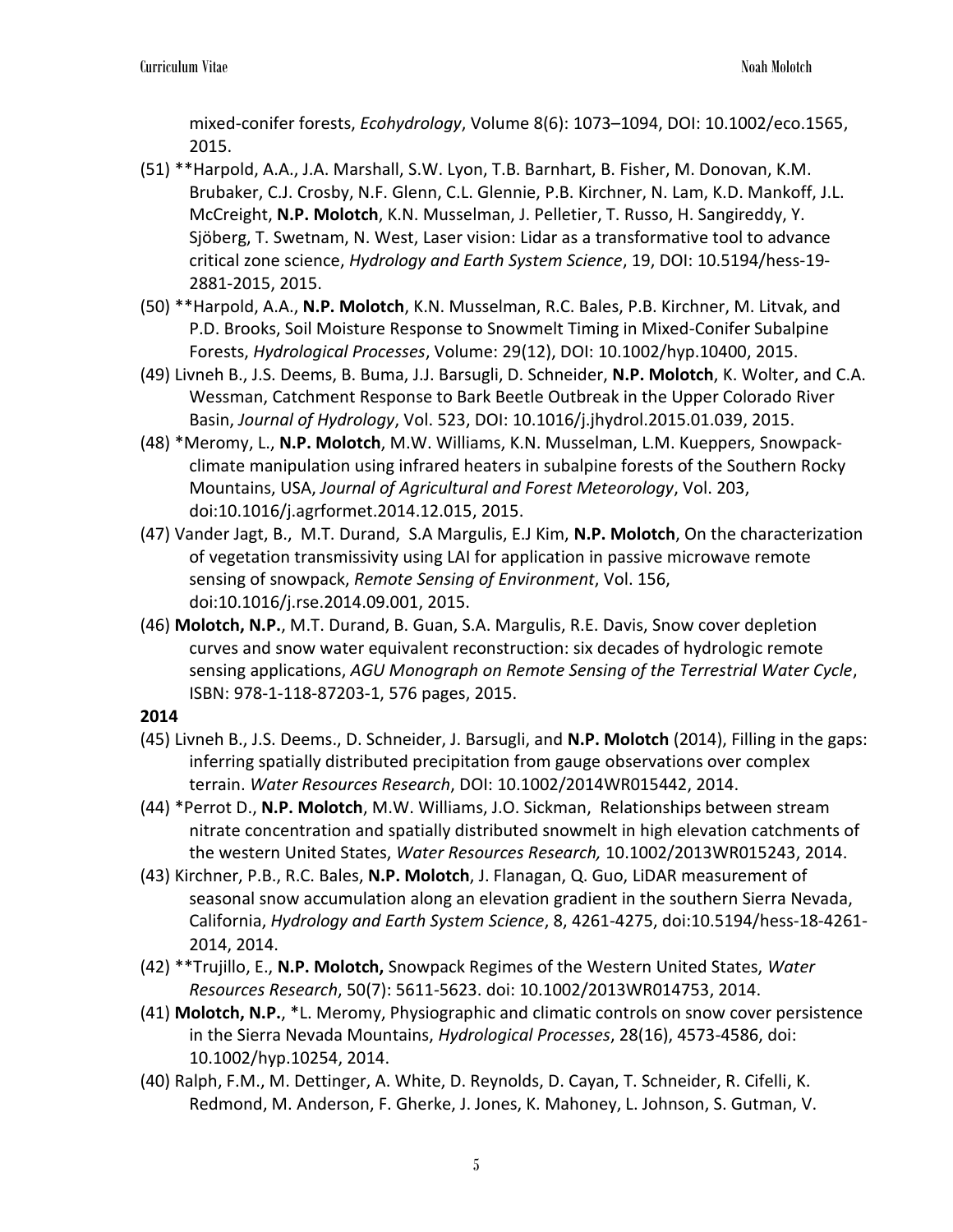Chandrasekar, J. Lundquist, **N. Molotch**, L. Brekke, R. Pulwarty, J. Horel, L. Schick, A. Edman, P. Mote, J. Abatzoglou, R. Pierce, G. Wick, A vision for future observations for Western U.S. extreme precipitation and flooding, *Journal of Contemporary Water Research & Education,* 153, 16-32, 2014.

- (39) \*\*Harpold, A.A., Q. Guo, **N.P. Molotch**, P. Brooks, R. Bales, J.C. Fernandez, P. Kirchner, M. Meadows, R. Lucas, J. Flannagan, \*K. Musselman, and T. Swetnam, LiDAR-derived snowpack datasets from mixed conifer forests across the Western U.S., *Water Resources Research*, 50, 2749–2755, doi:10.1002/2013WR013935, 2014.
- (38) #Perrot, D., **N.P. Molotch**, \*K.N. Musselman, E. Pugh, Modeling the effects of the Mountain Pine Beetle on snowmelt in a subalpine forest, *Ecohydrology*, 7(2), 226 – 241, doi: 10.1002/eco.1329, 2014.
- (37) Burns, S.P., **N.P. Molotch**, M.W. Williams, J.K. Knowles, B. Seok, R.K. Monson, A.A. Turnipseed, P.D. Blanken, Snow temperature changes within a seasonal snowpack and their relationship to turbulent fluxes of sensible and latent heat. *Journal of Hydrometeorology*, 15, 117-142, doi:10.1175/JHM-D-13-026.1, 2014.

### **2013**

- (36) \*\*Guan, B., **N.P. Molotch**, D.E. Waliser, E.J. Fetzer, and P.J. Neiman, The 2010/11 snow season in California's Sierra Nevada: role of atmospheric rivers and modes of large-scale variability, *Water Resources Research*, 49, 6731–6743, doi:10.1002/wrcr.20537, 2013.
- (35) \*\*Guan, B., **N.P. Molotch**, D.E. Waliser, \*\*S. Jepsen, T.H. Painter, J. Dozier, Snow water equivalent in the Sierra Nevada: blending snow sensor observations with snowmelt model simulations, *Water Resources Research*, VOL. 49, 1–18, doi:10.1002/wrcr.20387, 2013.
- (34) #Meromy, L., **N.P. Molotch**, T.E. Link, S.R. Fassnacht, R. Rice, Subgrid variability of snow water equivalent at operational snow stations in the western USA, Hydrological Processes, VOL 27(17), DOI: 10.1002/hyp.9355, 2013.
- (33) Vander Jagt, B., M.T. Durand, S.A. Margulis, **N.P. Molotch**, E.J. Kim, The effect of spatial variability on the sensitivity of passive microwave measurements to snow water equivalent, *Remote Sensing of Environment*, Vol. 136, Pgs 163 – 179, DOI: 10.1016/j.rse.2013.05.002, 2013.
- (32) \*Musselman, K.N., S.A. Margulis, **N.P. Molotch,** Estimation of solar direct beam transmittance of conifer canopies from airborne LiDAR, *Remote Sensing of Environment*, Vol. 136, Pgs 402–415, DOI: 10.1016/j.rse.2013.05.021, 2013.
- (31) Mahat, V., D.G. Tarboton, **N.P. Molotch**, Testing above- and below-canopy representations of turbulent fluxes in an energy balance snowmelt model, *Water Resources Research*, Vol. 49, 2, Pgs: 1107–1122, DOI: 10.1002/wrcr.20073, 2013.
- (30) Berisford, D.F., **N.P. Molotch**, M.T. Durand, T.H. Painter, Portable spectral profiler probe for rapid snow grain size stratigraphy, *Cold Regions Science and Technology*, 85, 183–190, doi:10.1016/j.coldregions.2012.09.007, 2013.

### **2012**

(29) \*Musselman, K.N., **N.P. Molotch**, S.A. Margulis, M. Lehning, D. Gustafson, Improved snowmelt simulations with a canopy model forced with photo-derived direct beam canopy transmissivity, *Water Resources Research*, 48, 10, doi:10.1029/2012WR012285, 2012.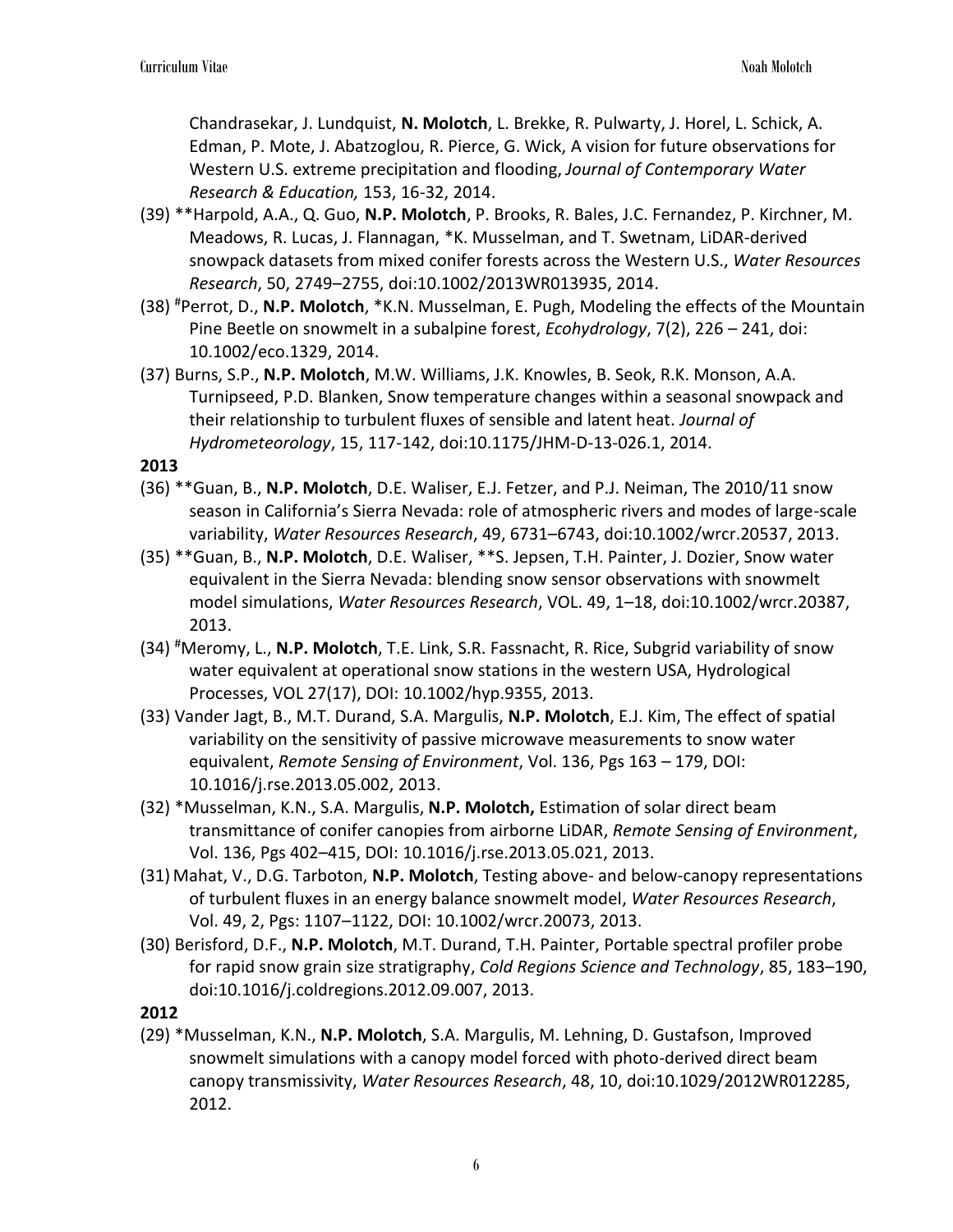- (28) \*\*Trujillo, E., N.P. **Molotch,** M. Goulden, A. Kelly, R. C. Bales, Elevation-dependent influence of snow accumulation on forest greening, *Nature Geoscience*, doi:10.1038/ngeo1571, 2012.
- (27) \*Musselman, K.N., **N.P. Molotch**, S.A. Margulis, P.B. Kirchner, R.C. Bales, Influence of canopy structure and direct beam solar irradiance on snowmelt rates in a mixed conifer forest, *Agricultural and Forest Meteorology*, VOL. 161, Pgs. 46-56, DOI: 10.1016/j.agrformet.2012.03.011, 2012.
- (26) \*\*Jepsen, S.M., **N. P. Molotch**, M.W. Williams, K.E. Rittger, J.O. Sickman, Interannual variability of snowmelt in the Sierra Nevada and Rocky Mountains, United States: Examples from two alpine watersheds, *Water Resources Research*, VOL. 48, W02529, DOI: 10.1029/2011WR011006, 2012.
- (25) \*\*Guan, B., **N. P. Molotch**, D. E. Waliser, E. J. Fetzer, and P. J. Neiman, Does the Madden-Julian Oscillation Influence Wintertime Atmospheric Rivers and Snowpack in the Sierra Nevada?, *Monthly Weather Review*, Vol.,140, 325–342. DOI: 10.1175/MWR-D-11- 00087.1, 2012.

- (24) Durand, M., E.J. Kim, S.A. Margulis, **N.P. Molotch** , A first-order characterization of errors from neglecting stratigraphy in forward and inverse passive microwave modeling of snow, *IEEE Transactions of Geoscience and Remote Sensing*, Vol. 8 (4), DOI: 10.1109/LGRS.2011.2105243, 2011.
- (23) \*\*Guan, B., **N. P. Molotch**, D. E. Waliser, E. J. Fetzer, and P. J. Neiman, Extreme snowfall events linked to atmospheric rivers and surface air temperature via satellite measurements, *Geophysical Research Letters,* 37, L20401, doi:10.1029/2010GL044696, 2011.

# **2010**

- (22) Gustafson, J. R., P. D. Brooks, **N. P. Molotch**, and W. C. Veatch, Estimating snow sublimation using natural chemical and isotopic tracers across a gradient of solar radiation, *Water Resources Research*, 46, 2010.
- (21) Njoku, E. G., M. Moghaddam, D. Moller, and **N. Molotch**, Microwave remote sensing for land hydrology research and applications: introduction to the special issue, *IEEE Journal of Selected Topics in Applied Earth Observations and Remote Sensing*, 3(1), 3-5, 2010.
- (20) **Molotch, N. P**., S. A. Margulis, and S. M. Jepsen, Response to comment by AG Slater, MP Clark, and AP Barrett on 'Estimating the distribution of snow water equivalent using remotely sensed snow cover data and a spatially distributed snowmelt model: A multiresolution, multi-sensor comparison', Advances in Water Resources, 33(2), 231-239, 2010.

- (19) **Molotch, N.P.**, P.D. Brooks, S.P. Burns, M. Litvak, J.R. McConnell, R.K. Monson, and \*K. Musselman, Ecohydrological controls on snowmelt partitioning in mixed-conifer subalpine forests, *Ecohydrology*, Vol. 2, doi: 10.1002/eco.48, 2009.
- (18) Veatch, W, P.D. Brooks, J. Gustafson, **N. P. Molotch**, Quantifying the effects of forest canopy cover on net snow accumulation at a continental, mid-latitude site, Valles Caldera National Preserve, NM, USA, *Ecohydrology*, Vol. **2**, doi: 10.1002/eco.45, 2009.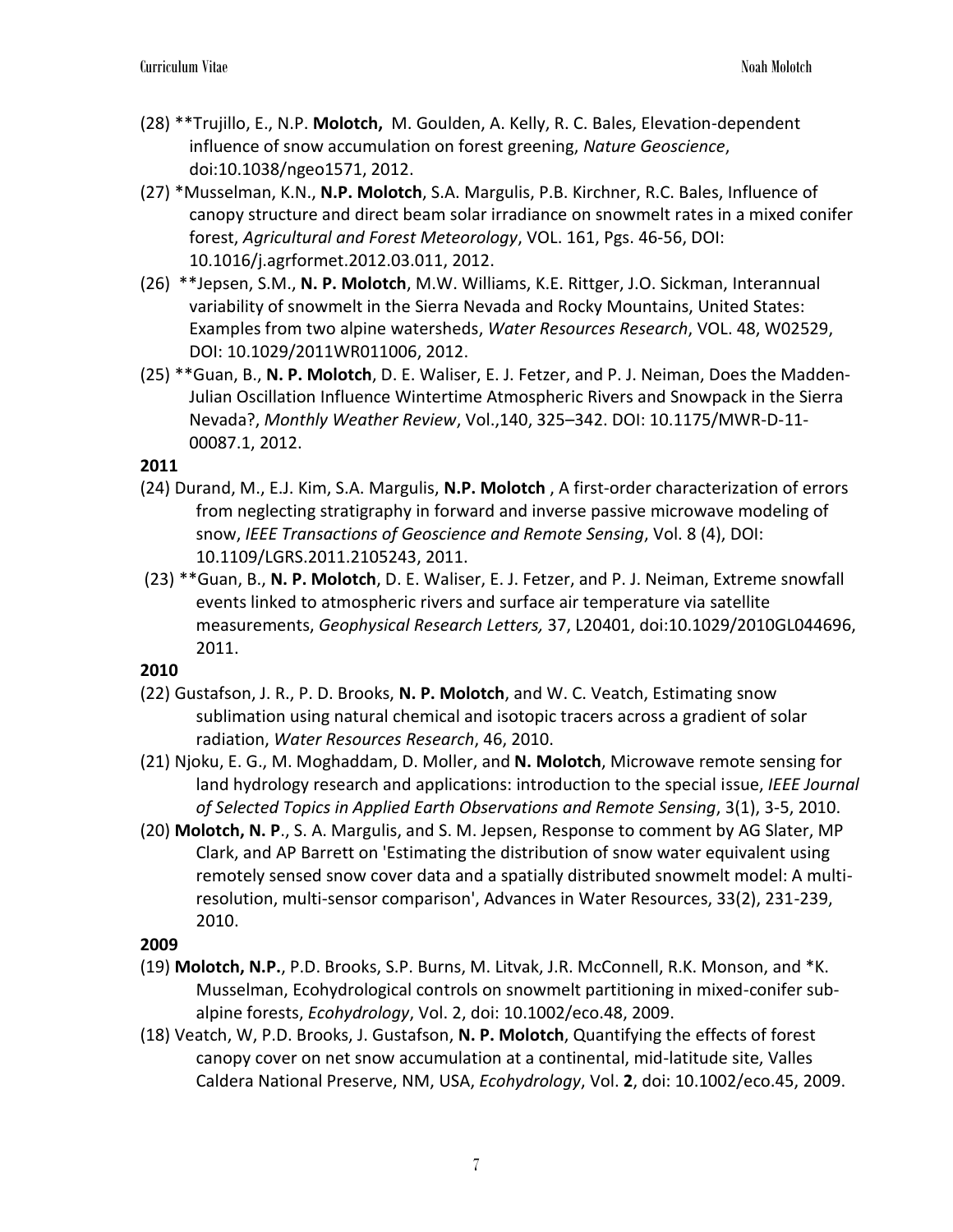(17) **Molotch, N.P.**, Reconstructing snow water equivalent in the Rio Grande headwaters using remotely sensed snow cover data and a spatially distributed snowmelt model, *Hydrological Processes*, Vol. 23, doi: 10.1002/hyp.7206, 2009.

### **2008**

- (16) **Molotch, N.P.**, T. Meixner, and M.W. Williams, Estimating stream chemistry during the snowmelt pulse using a spatially distributed, coupled snowmelt and hydrochemical modeling approach, *Water Resources Research*, Vol. **44**, doi:10.1029/2007WR006587, 2008.
- (15) Driscoll, J. M., T. Meixner, W. Williams, and **N. Molotch** , Evolution of flowpaths in an alpine watershed of the Colorado Front Range, USA, *Geochimica Et Cosmochimica Acta*, 72(12), A227-A227, 2008.
- (14) Durand, M., **N.P. Molotch**, and S. Margulis, A bayesian approach to snow water equivalent reconstruction, *Journal of Geophysical Research*, **113**, doi:10.1029/2008JD009894, 2008.
- (13) **Molotch, N.P.**, and S.A. Margulis, Estimating the distribution of snow water equivalent using remotely sensed snow cover data and a spatially distributed snowmelt model: a multi-resolution, multi-sensor comparison, *Advances in Water Resources*, **31**, 2008.
- (12) Lyon, S.W., P.A. Troch, P.D. Broxton, **N.P. Molotch**, P.D. Brooks, Monitoring the timing of snowmelt and the initiation of streamflow using a distributed network of temperature/light sensors, *Ecohydrology*, **1**, 2008.
- (11) &Musselman, K., **N.P. Molotch**, and P.D. Brooks, Effects of vegetation on snow accumulation and ablation in a mid-latitude sub-alpine forest, *Hydrological Processes*, Vol 22, 2008.
- (10) Durand, M., **N.P. Molotch**, and S. Margulis, Merging complementary remote sensing datasets in the context of snow water equivalent reconstruction, *Remote Sensing of Environment*, Vol. 112, doi:10.1016/j.rse.2007.08.010, 2008.

#### **2007**

- (9) **Molotch, N.P.**, P.D. Blanken, M.W. Williams, A.A. Turnipseed, R.K. Monson, and S.A. Margulis, Estimating sublimation of intercepted and sub-canopy snow using eddy covariance systems, *Hydrological Processes*, **21**, doi: 10.1002/hyp.6719, 2007.
- (8) Painter, T.H., **N.P. Molotch**, and M. Cassidy, Contact spectroscopy for determination of stratigraphy of snow grain size, *Journal of Glaciology*, **53**(180), 2007.

### **2006**

- (7) Bales, R.C., **N.P. Molotch**, T.H. Painter, M. Dettinger, R. Rice, and J. Dozier, Mountain hydrology of the Western United States, *Water Resources Research,* **42**, W08432, doi:10.1029/2005WR004387, 2006.
- (6) **Molotch, N.P.**, and R.C. Bales, Comparison of ground-based and airborne snow-surface albedo parameterizations in an alpine watershed: impact on snowpack mass balance, *Water Resources Research*, VOL. **42**, doi:10.1029/2005WR004522, 2006.
- (5) **Molotch, N.P.**, and R.C. Bales, SNOTEL representativeness in the Rio Grande headwaters on the basis of physiographics and remotely sensed snow cover persistence, *Hydrological Processes,* VOL. **20**, doi: 10.1002/hyp.6128, 2006.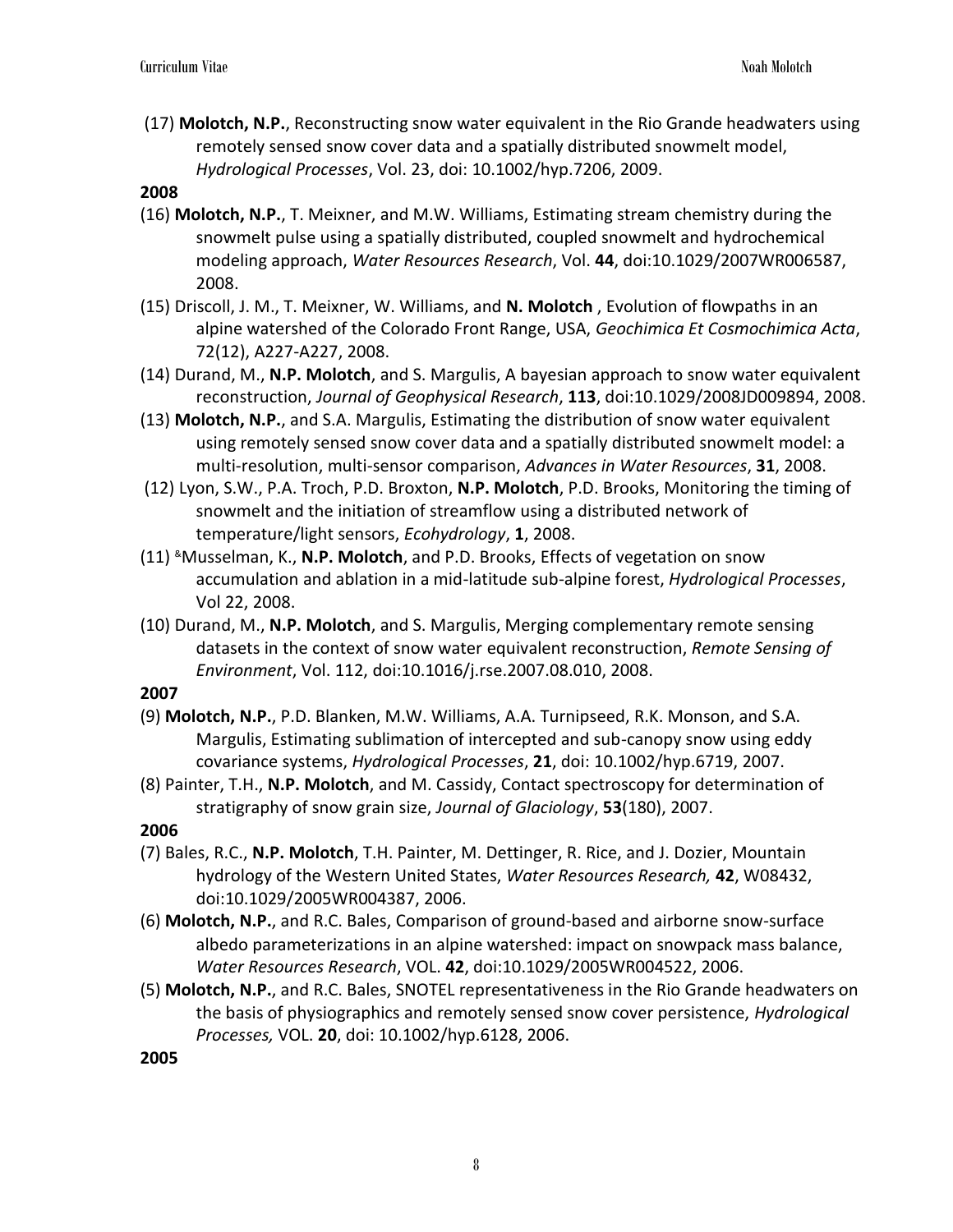- (4) **Molotch, N.P.**, and R.C. Bales, Scaling snow observations from the point to the grid-element: implications for observation network design, *Water Resources Research*, VOL. **41**, doi: 10.1029/2005WR004229, 2005.
- (3) **Molotch, N.P.**, M.T. Colee, R.C. Bales, and J. Dozier, Estimating the spatial distribution of snow water equivalent in an alpine basin using binary regression tree models: the impact of digital elevation data and independent variable selection, *Hydrological Processes,* VOL. **19**, doi: 10.1002/hyp.5586, 2005*.*

- (2) **Molotch, N.P.**, T.H. Painter, R.C. Bales, and J. Dozier, Incorporating remotely sensed snow albedo into a spatially distributed snowmelt model, *Geophysical Research Letters,* VOL. **31**, doi:10.1029/2003GL019063, 2004.
- (1) **Molotch, N.P.**, S.R. Fassnacht, R.C. Bales, and S. R. Helfrich, Estimating the distribution of snow water equivalent and snow extent beneath cloud-cover in the Salt-Verde River basin, Arizona, *Hydrological Processes*, VOL **18**, doi:10.1002/hyp.1408, 2004.

# *Peer Review Book Chapters*

- **Molotch, N.P**., Link, T.E., Blanken, P.D. Snow: Hydrological and Ecological Feedbacks in Forests. In: Levia, D.F., Carlyle-Moses, D.E. and Tanaka, T. (Eds.), Forest hydrology and biogeochemistry: synthesis of past research and future directions. Ecological Studies Series, Vol. 216, Springer-Verlag, <>Heidelberg, Germany. First Edition., XXII, 740 p., doi: 10.1007/978-94-007-1363-5, 2011.
- Fenn, M.E., Sickman, J.O., Bytnerowicz, A., Clow, D.W., **Molotch, N.P.**, Pleim, J.E., Tonnesen, G.S., Weathers, K.C., Padgett, P.E., and Campbell., D.H. Methods for measuring atmospheric nitrogen deposition inputs in arid and montane ecosystems of western North America. pp. 179-228 In A.H. Legge (ed.), Developments in Environmental Science, Vol. 9: Relating Atmospheric Source Apportionment to Vegetation Effects: Establishing Cause Effect Relationships. Elsevier, Amsterdam, 2009.

### *Non-Peer Review Conference Proceedings*

- **Molotch, N.P.**, P.D. Blanken, M.W. Williams, A.A. Turnipseed, R.K. Monson, and S.A. Margulis, Estimating sublimation of intercepted and sub-canopy snow using eddy covariance systems, *Proc. of the 63rd Eastern Snow Conference*, Newark, Delaware, 2006.
- **Molotch, N.P.**, and R.C. Bales, SNOTEL representativeness in the Rio Grande headwaters on the basis of physiographics and remotely sensed snow cover persistence, *Proc. of the 73rd Western Snow Conference,* Great Falls, Montana*, 2005.*
- **Molotch, N. P.**, T.H. Painter, R. C. Bales, and J. Dozier, Optimization of binary regression tree models for estimating the spatial distribution of snow water equivalent in an alpine basin, *Proc. of the 71st Western Snow Conference*, Scottsdale, Arizona, 2003
- **Molotch, N.P.**, S.R. Fassnacht, S.R. Helfrich, and R.C. Bales, Estimating the distribution of snow water equivalent and snow extent beneath cloud-cover in the Salt-Verde River Basin, Arizona, *Proc. of the 59th Eastern Snow Conference*, Stowe, Vermont, 2002.
- **Molotch, N. P.**, T. H. Painter, M. T. Colee, C. W. Rosenthal, J. Dozier, and R. C. Bales, Analysis of the spatial variability of snow cover depletion in an alpine watershed, Tokopah Basin,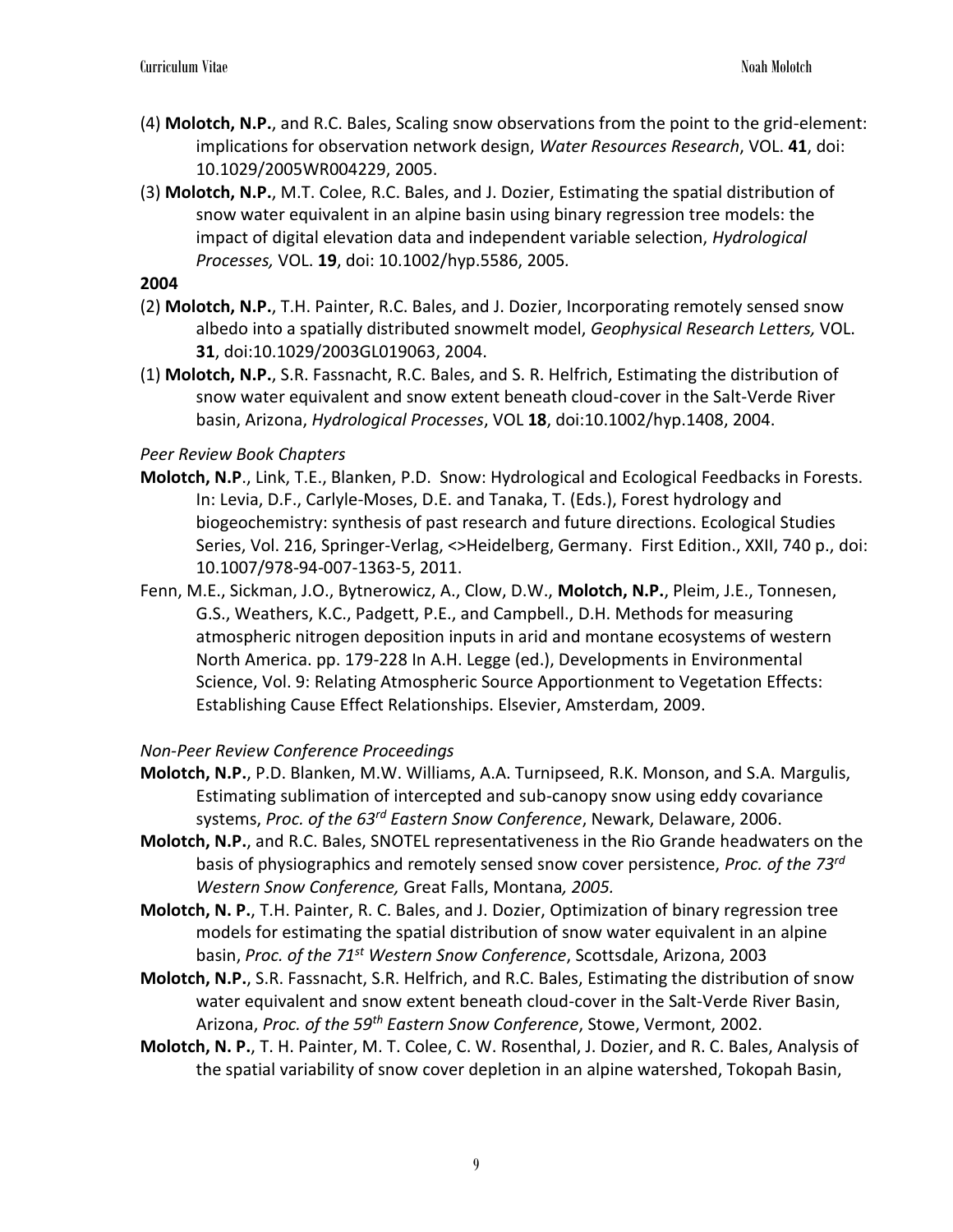Sierra Nevada, California, USA, *Proc. of the 69th Western Snow Conference*, Sun Valley, Idaho, USA (*Best Student Paper Award*), 2001.

*Abstracts (list does not include over 90 co-authored abstracts since 2006).*

# **2016**

- **Molotch, N.P.**, T. Barnhart, A. Harpold, E. Trujillo, Hydrologic response to changes in the timing and rate of snowmelt: implications for water resource management in the Western U.S. presented at 2016 Fall Meeting, AGU, San Francisco, Calif., 12-16 Dec. (*Invited*)
- **Molotch, N.P.,** D. Schneider, Development of universal relationships between snow depth, snow covered area and terrain roughness from NASA Airborne Snow Observatory data, presented at the Eastern Snow Conference, Columbus, Ohio, 15-16 June. (*Invited*)
- **Molotch, N.P.,** Measuring and monitoring our snow water resource, Colorado Water Resources Association annual meeting, Golden, Colorado, 22 April. (*Invited*)

# **2015**

- **Molotch, N.P.**, D. Schneider, Establishing Transferable Sub-Pixel Relationships between Snow Depth, Snow Covered Area and Terrain Roughness, International Union of Geodesy and Geophysics General Assembly, Prague, Czech Republic, 24 June.
- **Molotch, N.P.**, D. Schneider, Combining ground-based observations, distributed models, and remotely sensed data for real-time SWE estimates, International Union of Geodesy and Geophysics General Assembly, Prague, Czech Republic, 24 June.
- **Molotch, N.P.**, B. Guan, L. Lestak, T. Painter, J. Dozier, Real-time analysis of snow-related drought in the Sierra Nevada using MODIS-BASED SWE reconstructions and in situ measurements, AGU Chapman Conference on the California Drought, Irvine, Calif., 3 June.
- **Molotch, N.P.**, Spatial analysis of snow-related drought in the Sierra Nevada using MODISbased SWE reconstructions, Western Snow Conference, Grass Valley, Calif., 20 April.

**2014**

- **Molotch, N.P.**, Impacts of insect-related forest mortality on hydrologic partitioning and forest productivity in the Southern Rocky Mountains, USA, presented at 2014 Fall Meeting, AGU, San Francisco, Calif., 15-19 Dec. (*Invited*)
- **Molotch, N.P.,** Forest response to snow-related drought in the Southwestern U.S., World Meteorological Organization, International Symposium on Weather and Climate Extremes, Food Security and Biodiversity, Fairfax, Virginia, 21 Oct.
- **Molotch, N.P.,** Real time Satellite Estimation and Mapping of Snow Water Equivalent across the Sierra Nevada, Workshop on remote sensing applications for water resources management and drought, Sacramento, CA, 25 Feb. (*Invited*)
- **Molotch, N.P.,** E. Trujillo, Anomalous forest stress in the Rocky Mountains caused by snowaridity, consistent with expected future conditions, presented at the 2014 European Geosciences Union General Assembly, Vienna, Austria, 28 April – 2 May.

# **2013**

**Molotch, N.P.,** E. Trujillo, L. Lestak, Record-setting forest stress in the Rocky Mountains caused by low snowfall and high potential evapotranspiration, consistent with expected future conditions, presented at 2013 Fall Meeting, AGU, San Francisco, Calif., 3-7 Dec. (*Invited*)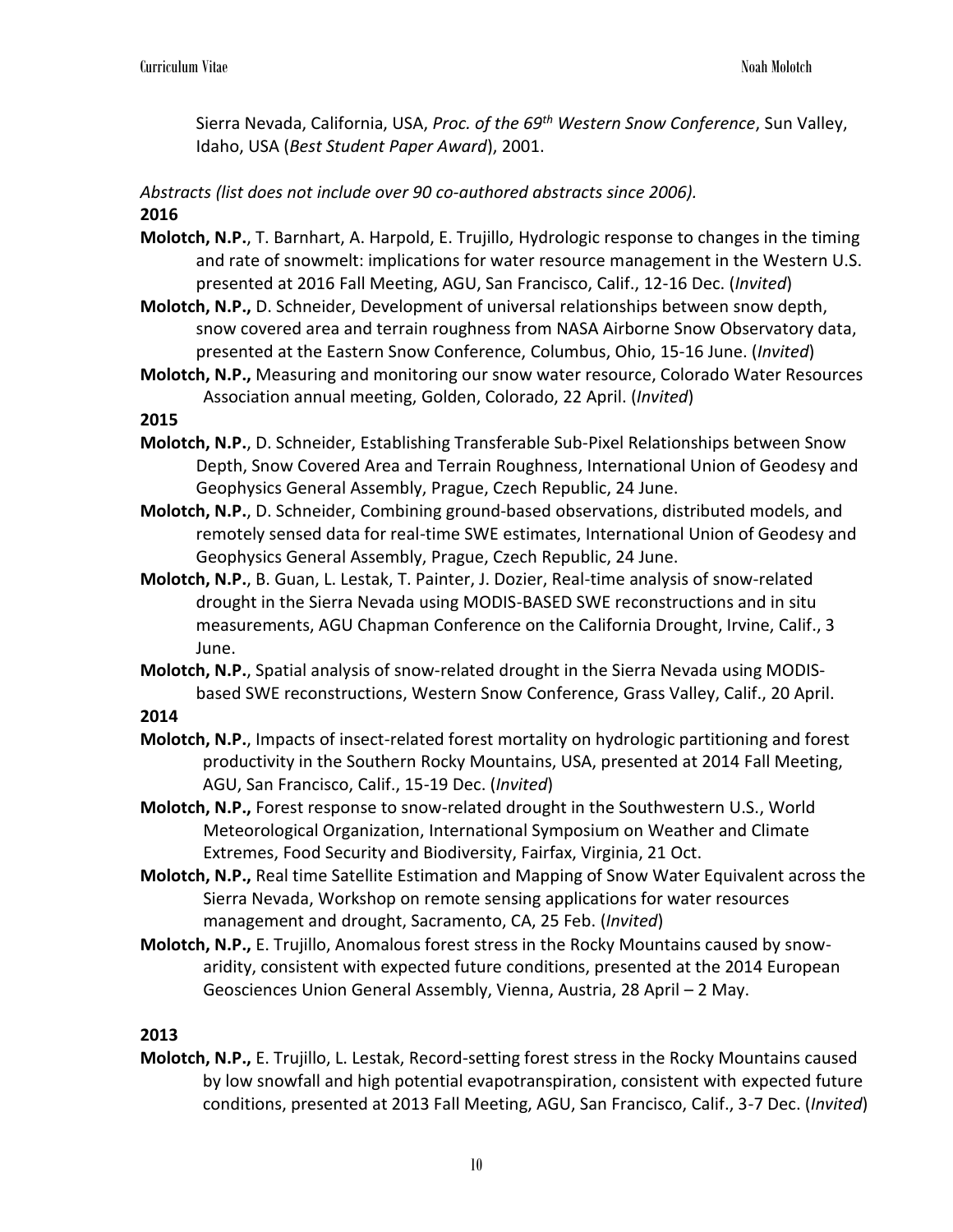- **Molotch, N.P.,** A. Harpold, Forest-snow interactions at Critical Zone Observatories of the Western U.S., presented at 2013 Fall Meeting, AGU, San Francisco, Calif., 3-7 Dec. (*Invited*)
- **Molotch, N.P.,** E. Trujillo, L. Lestak, Satellite observations of snowpack-ecosystem feedbacks in the Western U.S., presented at the Eastern Snow Conference, Huntsville, Ontario, Canada,  $4 - 6$  June.
- **Molotch, N.P.,** L. Meromy, M.W. Williams, and L. Kueppers, Estimating future snowpack conditions using thermal infrared heaters and a physically based snowmelt model: results from Niwot Ridge, Colorado, USA, presented at the 2013 European Geosciences Union General Assembly, Vienna, Austria, 7 – 12 April.
- **Molotch, N.P.,** E. Trujillo, L. Lestak, Multi-scale observations of snowpack-ecosystem feedbacks: identifying tipping points in forest response to climate change in the Western U.S., presented at the International Union of Geodesy and Geophysics, Atmosphere and Cryosphere Assembly, Davos, Switzerland, 8 – 12 July. (*Invited*).

- **Molotch, N.P**., S. Jepsen, Geological filters modulating streamflow response to snowmelt and climate change, presented at the 2012 annual meeting of the American Association of Geographers, New York, NY., 24 – 28 Feb.
- **Molotch, N.P.**, B. Guan, M. Durand, J. Dozier, Remote sensing of the mountain snowpack: Integration of observations and models to support water resource management and ecosystem science, presented at 2012 AGU Chapman Conference: Remote Sensing of the Terrestrial Water Cycle, Kona, Hawai'i, 19-22 Feb.
- **Molotch, N.P.,** Improved snow observations from remote sensing, presented at the Western States Water Council Extreme Events Meeting, San Diego, CA, 31 July. (*Invited*)
- **Molotch, N.P.**, B. Guan, E. Trujillo, Elevation-dependent controls on snowmelt partitioning and vegetation response inferred from satellite observations, presented at 2012 Fall Meeting, AGU, San Francisco, Calif., 3-7 Dec. (*Invited*)
- **Molotch, N.P**., K.N. Musselman, P.B. Kirchner; R.C. Bales, P.D. Brooks, Effects of forest structure on snow accumulation and melt derived from ecohydrological instrument clusters across the Western US, presented at 2012 Fall Meeting, AGU, San Francisco, Calif., 3-7 Dec. (*Invited*)

- **Molotch, N.P.,** Monitoring Rocky Mountain Snow Water Equivalent, presented at the Water Education Foundation, Border Area Remote Sensing Water Management Workshop, San Diego, CA, 8-9 June. (*invited*)
- **Molotch, N.P**.; Jepsen, S.M.; Williams, M.W.; Trujillo, E.; Sickman, J.O.; Rittger, K.E., Snowmelt and the geological and ecological filters modulating climate variability and streamflow response, presented at 2011 Fall Meeting, AGU, San Francisco, Calif., 5-9 Dec.
- **Molotch, N.P**.; E. Trujillo; K.N. Musselman, Sub-alpine forest response to spatio-temporal variability in snowmelt, presented at the 2011 European Geosciences Union General Assembly, Vienna, Austria.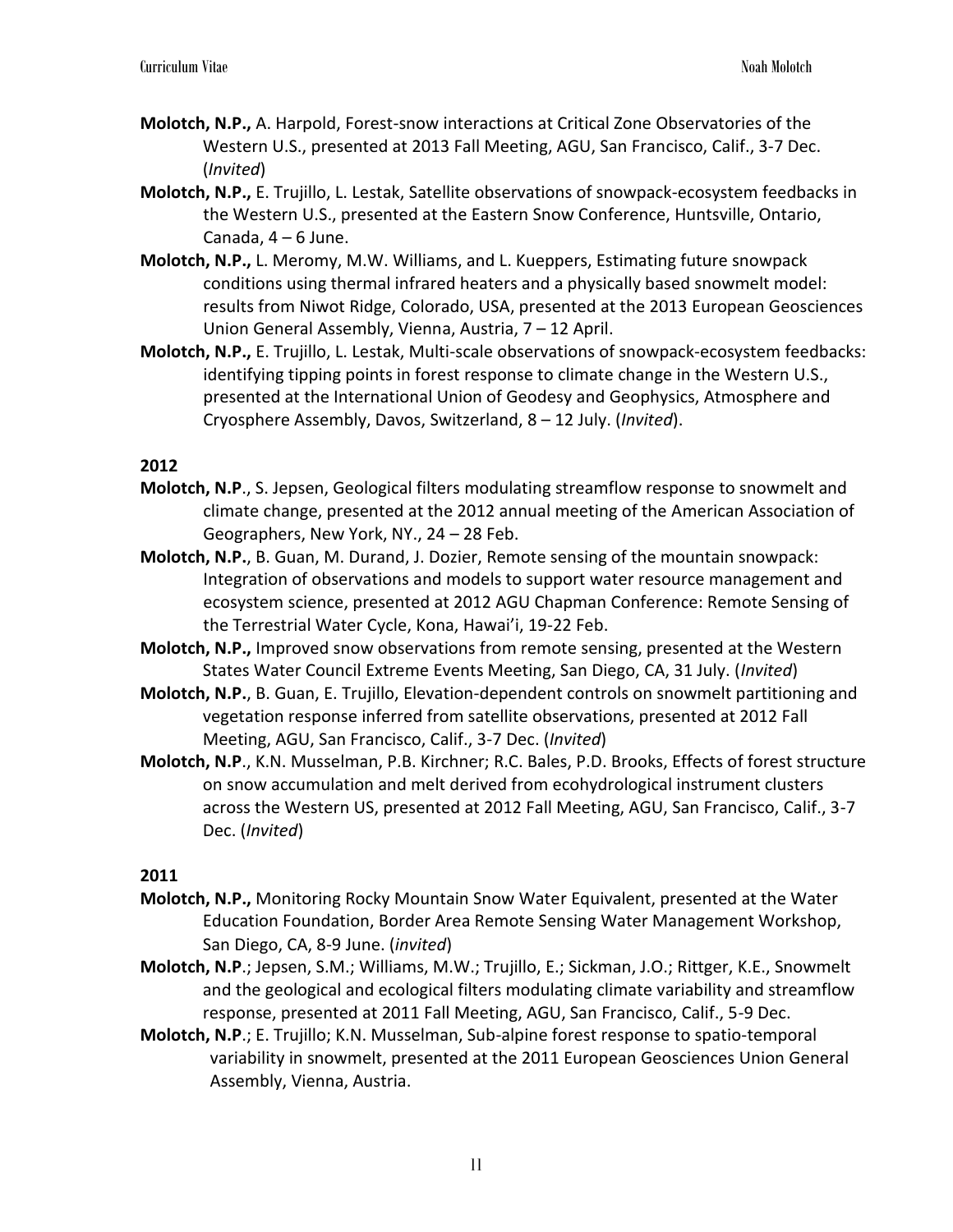**Molotch, N.P**.; E. Trujillo; K.N. Musselman, Vegetation-snowpack feedbacks from plot to regional scales, presented at the 2011 annual meeting of the American Association of Geographers, Seattle, WA.

### **2010**

- **Molotch, N.P.**, K.N. Musselman, E. Trujillo, P.D. Brooks, J.R. McConnell, M.W. Williams, Ecohydrological response to snowmelt dynamics from plot to regional scales, Abstract C14B-02, presented at 2010 Fall Meeting, AGU, San Francisco, Calif., 13-17 Dec.
- **Molotch, N.P**., Reconstructing snow water equivalent in mountainous regions using remotely sensed data and distributed snowmelt models, Abstract HS4.14, presented at the European Geosciences Union General Assembly, Vienna, Austria, 02 - 07 May.
- **Molotch, N.P**., Topographic and Climatic Controls on Snow Cover Duration and Snow Water Equivalent in the Sierra Nevada, presented at the 78th Western Snow Conference, Logan, UT, 19 - 22 April.

#### **2009**

**Molotch, N.P.,** Meromy, L., Topographic and climatic controls on snow cover duration in the Sierra Nevada, 2009 Fall AGU Meeting, San Francisco, CA.

### **2008**

- **Molotch, N.P.**, T. Link, S.R. Fassnacht, E. Herchmer, L. Meromy, S. Roberts, R. Rice, Determining subgrid variability in snow water equivalent surrounding operational snow stations of the Western U.S., *2008 Fall AGU Meeting, San Francisco, CA.*
- **Molotch, N.P.**, S.A. Margulis, J. Dozier, T.H. Painter, D. Shen, A. Kwok, Inter-annual variability in snow cover depletion and snow water equivalent in the Sierra Nevada inferred from MODIS data, *2008 Fall AGU Meeting, San Francisco, CA.*

# **2007**

**Molotch, N.P.**, J.R. McConnell, M. Litvak, and P.D. Brooks, Ecohydrological controls on snowmelt partitioning in a mixed-conifer sub-alpine forest, Valles Caldera, New Mexico, *2007 Fall AGU Meeting, San Francisco, CA.*

**Molotch, N.P**., Reconstructing snow water equivalent in the Rio Grande headwaters using remotely sensed snow cover data and a spatially distributed snowmelt model, *21st Conference on Hydrology, American Meteorological Society, San Antonio, TX*.

**2006**

- **Molotch, N.P**., T.H. Painter, and M. Cassidy, Snow / vegetation interactions inferred from contact spectroscopy, *2006 Fall AGU Meeting, San Francisco, CA.*
- **Molotch, N.P.**, Reconstructing snow water equivalent in the Rio Grande headwaters using remotely sensed snow cover data and a spatially distributed snowmelt model. *2006 AGU Hydrology Days,* Fort Collins, CO.

**2005**

- **Molotch, N.P.**, and R.C. Bales, Local-scale controls on snow distribution in the Rio Grande headwaters: implications for evaluating spatially distributed snowpack estimates, *2005 Fall AGU Meeting, San Francisco, CA.*
- **Molotch, N.P.**, and R.C. Bales, Scaling snow observations from the point to the grid-element: implications for observation network design. *2005 AGU Hydrology Days, Fort Collins, CO.*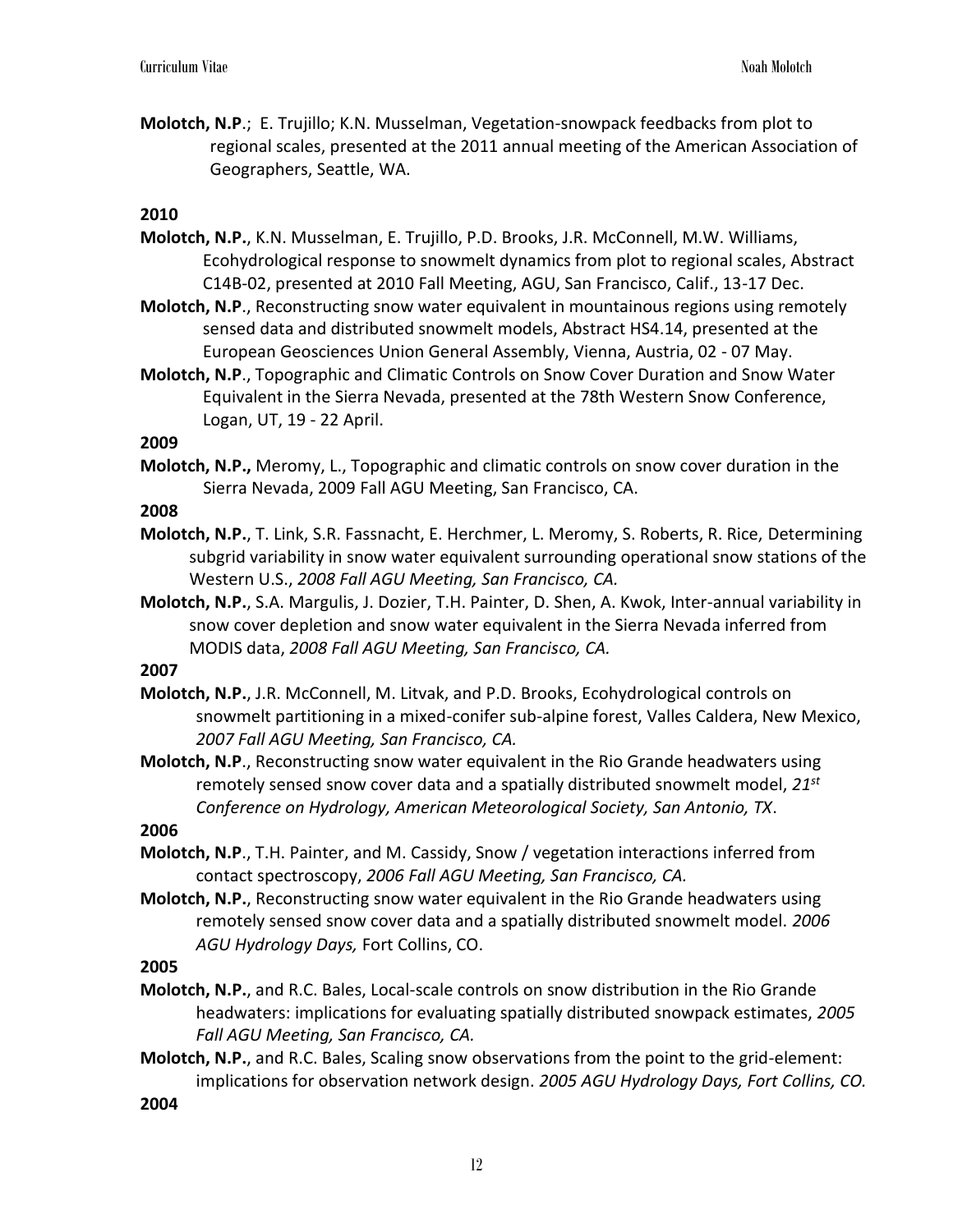- **Molotch, N.P.**, and R.C. Bales, Evaluation of the representativeness of automated snow water equivalent sensors in the Rio Grande headwaters using intensive field observations, remotely sensed snow cover data, and distributed snowmelt models. *2004 Fall AGU Meeting, San Francisco, CA.*
- **Molotch, N. P.**, T.H. Painter, and R.C. Bales, Simulating snow / atmosphere energy exchange using semi-physical models and remotely sensed snow albedo data. *2004 AGU Western Pacific Geophysics Meeting*, Honolulu, HI.

- **Molotch, N. P.**, T.H. Painter, R. C. Bales, and J. Dozier, Incorporation of remotely-sensed snow grain size into a spatially distributed physical snowmelt model, *12th JPL Airborne Earth Science Workshop*, Jet Propulsion Laboratory, Pasadena, CA.
- **Molotch, N. P.**, T.H. Painter, R. C. Bales, and J. Dozier, Accuracy assessment of a net radiation and temperature index snowmelt model using ground observations of snow water equivalent in an alpine basin, *2003 Spring AGU Meeting*, Nice, France.
- **Molotch, N.P.**, T.H. Painter, R.C. Bales, and J. Dozier, Assimilation of remotely sensed snow cover properties into operational snowmelt modeling, *13th Annual El Dia del Agua*, Dept. of Hydrology and Water Resources, University of Arizona.

### **2002**

- **Molotch, N.P.**, T.H. Painter, M.T. Colee, R.C. Bales, and J. Dozier, Incorporating remotely sensed snow surface grain size into spatially distributed snowmelt modeling, *2002 Fall AGU Meeting*, San Francisco, CA (*Invited Presentation*).
- **Molotch, N.P.**, S.R. Fassnacht, T. Bardsley and R.C. Bales, A comparison of spatial statistical techniques for the development of a validation data set for mesoscale modeling of snow water equivalence, *SAHRA 2nd Annual Meeting.*

#### **2001**

**Molotch, N.P.**, S.R. Fassnacht, M.T. Colee, T. Bardsley and R.C. Bales, A comparison of spatial statistical techniques for the development of a validation data set for mesoscale modeling of snow water equivalence, *2001 Fall AGU Meeting,* San Francisco, CA.

| <b>External Grants</b><br>Current | (\$5.66M as PI; \$17.82M as Co-PI w/ \$1.86M Molotch portion)                                                                                                                                                    |
|-----------------------------------|------------------------------------------------------------------------------------------------------------------------------------------------------------------------------------------------------------------|
| NASA - \$510,000                  | PI-Molotch: Characterization of the spatio-temporal variability of snow<br>properties to support active and passive microwave remote sensing of<br>snow $(2017 - 2022)$ .                                        |
| NASA - \$515,000                  | Co-PI (M. Durand PI): Characterizing accuracy of an advanced snow water<br>equivalent retrieval algorithm applied to airborne microwave remote<br>sensing measurements (Molotch portion ~\$50,000; 2017 - 2022). |
| NASA - \$1.5M                     | PI-Molotch: Analysis of agricultural water supply-demand imbalance<br>during the unprecedented California drought using NASA satellite data<br>$(2017 - 2020).$                                                  |
| CWI-\$50,000                      | Co-PI (J. Knowles PI): Colorado Water Institute. Bark beetle impacts on<br>remotely sensed evapotranspiration in the Colorado Rocky Mountains<br>(2017-2018).                                                    |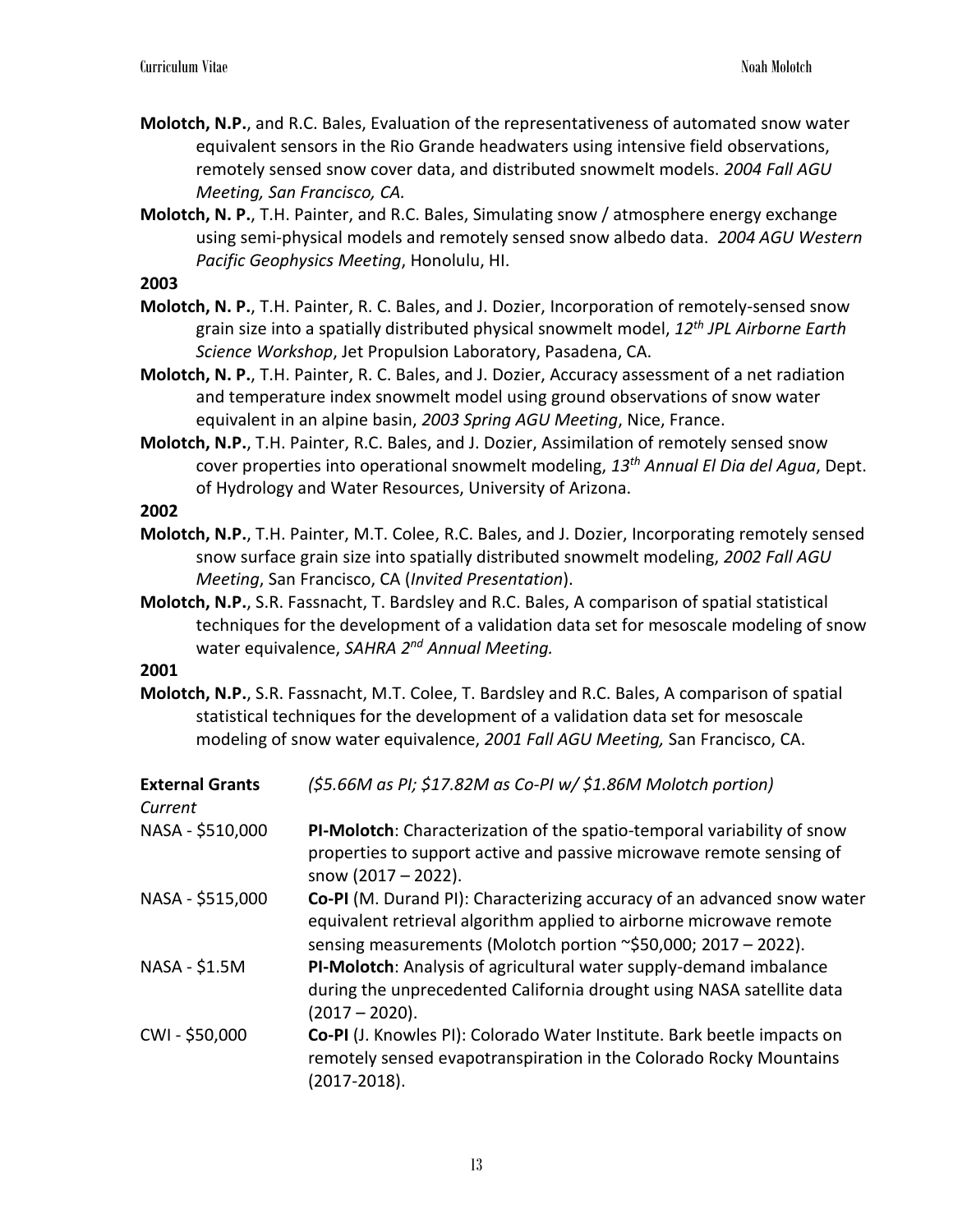| USDA/NSF - \$1.4M   | PI-Molotch: Snowpack and Ecosystem Dynamics: The Sustainability of<br>Inter-basin Water Transfers under a Changing Climate (2012 - 2017). |
|---------------------|-------------------------------------------------------------------------------------------------------------------------------------------|
| NASA - \$90,000     | PI-Molotch: Assessing the climate sensitivity of mountain snowpacks                                                                       |
|                     |                                                                                                                                           |
|                     | using the Airborne Snow Observatory and a distributed snowpack model<br>$(2016 - 2019).$                                                  |
|                     |                                                                                                                                           |
| NSF - \$6.8M        | Co-PI (K. Suding PI): NWT LTER VII: Long-term research on the dynamics                                                                    |
|                     | of high-elevation ecosystems - a framework for understanding ecological                                                                   |
|                     | responsiveness to climate change (Molotch portion ~\$500,000; 2016 -                                                                      |
|                     | 2021).                                                                                                                                    |
|                     | State of WY - \$70,000 PI-Molotch: A 13-year analysis of snow water equivalent in the North                                               |
|                     | Platte and Tongue River basins, Wyoming (2016-2017).                                                                                      |
| NSF - \$151,000     | PI-Molotch (w/ S. Anderson): Hydrologic partitioning across the CZO                                                                       |
|                     | network: transforming knowledge of water and energy fluxes through                                                                        |
|                     | Earth's living skin (supplement to Boulder Cr. CZO; 2016 - 2017).                                                                         |
| CU - \$44,000       | PI-Molotch: Multi-Scale Modeling and Measurement of Ecosystem                                                                             |
|                     | Sensitivity to Water and Energy Availability (2016 - 2017).                                                                               |
| NOAA - \$3.5M       | Co-PI (L. Dilling PI): Western Water Assessment: Building Climate                                                                         |
|                     | Resilience By Design (2015 - 2020); ~\$300,000 Molotch portion.                                                                           |
| NSF EAR - \$5M      | Co-PI (S. Anderson PI): Boulder Creek CZO II: Evolution, Form, Function,                                                                  |
|                     | and Future of the Critical Zone, (2013 - 2018); ~\$325,000 Molotch                                                                        |
|                     | portion.                                                                                                                                  |
| NASA - \$90,000     | PI-Molotch: Combining a MODIS-based snow water equivalent product                                                                         |
|                     | and statistical interpolation methods to estimate snowpack conditions in                                                                  |
|                     | the Colorado headwaters (2014 - 2017); Fellowship for D. Schneider.                                                                       |
| Past                |                                                                                                                                           |
| NASA - \$96,000     | PI-Molotch: Field work planning for NASA SnowEx Campaign (2015-2016)                                                                      |
| NSF DEB - \$5.9M    | Co-I (K. Suding PI): Niwot Ridge Long Term Ecological Research (2011 -                                                                    |
|                     | 2016); \$70,000 / yr Molotch Portion.                                                                                                     |
| NASA - \$1.4M       | Co-PI (J. Dozier PI): Error analysis of MODIS fraction snow-covered area                                                                  |
|                     | and snow albedo in mountainous regions (2011 - 2016); \$385,386                                                                           |
|                     | Molotch portion.                                                                                                                          |
| NSF EAR - \$256,625 | PI-Molotch: Climatic controls on snow-vegetation interactions across an                                                                   |
|                     | elevational gradient (2012 - 2016).                                                                                                       |
| NASA - \$580,000    | Co-PI (M. Durand PI): Relating in situ snow cover properties to multi-                                                                    |
|                     | scale, multi-frequency remote sensing data utilizing CLPX datasets. (2009                                                                 |
|                     | $-2014$ ); \$176,872 Molotch portion.                                                                                                     |
| <b>NSF - \$1M</b>   | Co-PI (S. Anderson PI): Boulder Creek CZO renewal: Weathered profile                                                                      |
|                     | development in a rocky environment and its influence on watershed                                                                         |
|                     | hydrology and biogeochemistry; \$10,000 Molotch Portion.                                                                                  |
| NASA - \$349,898    | PI-Molotch: Assimilation of MODIS snow cover products into operational                                                                    |
|                     | hydrologic forecast models. (2007 - 2012).                                                                                                |
| NSF - \$300,000     | PI-Molotch: Quantifying controls on snow distribution in the Sierra                                                                       |
|                     | Nevada using ground-based and remotely sensed observations within an                                                                      |
|                     | ensemble Kalman smoother. (2007 - 2012).                                                                                                  |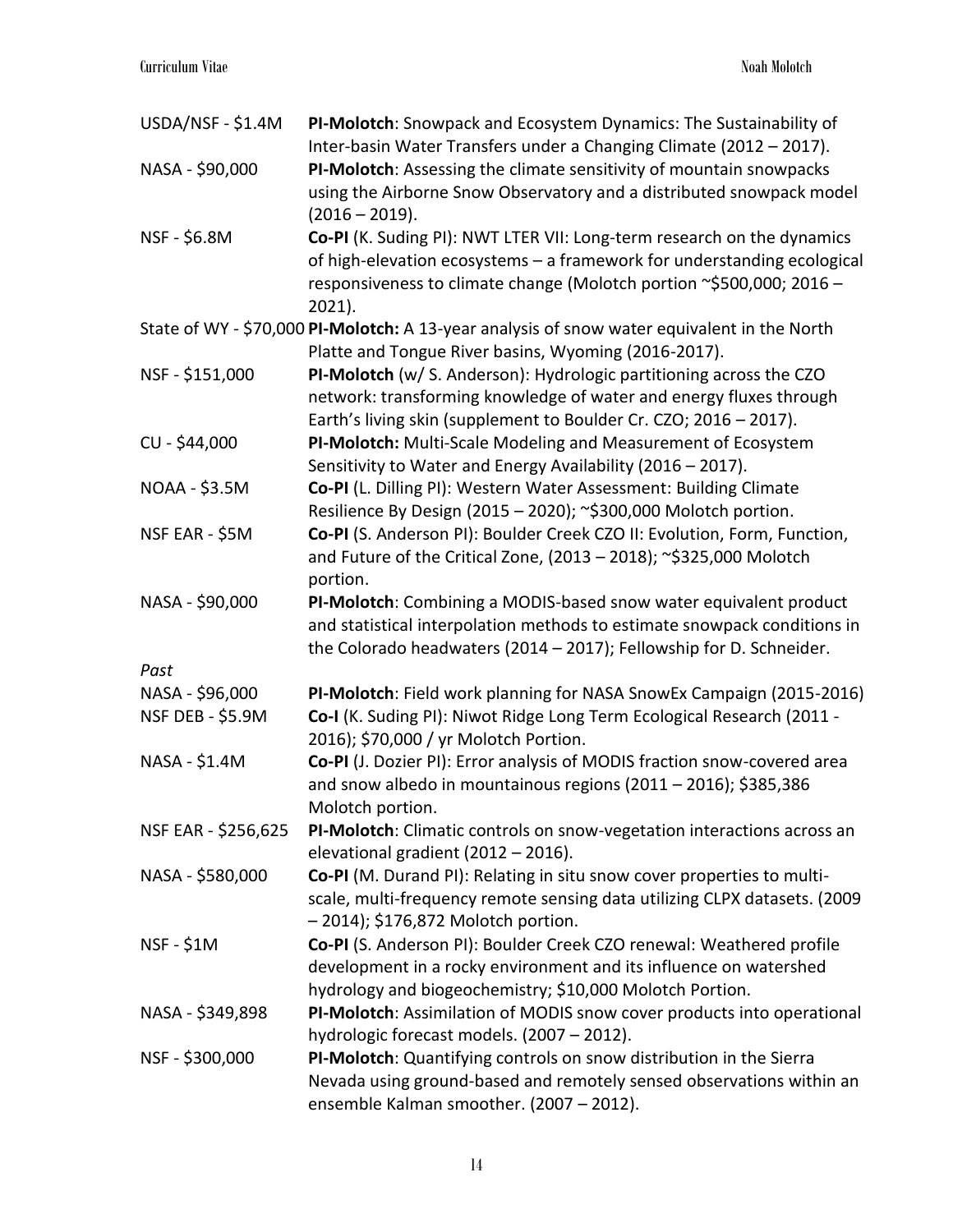| NSF - \$352,723         | PI-Molotch: Collaborative Research: Snowpack energy and mass balance:<br>implications for biogeochemical feedbacks in alpine watersheds. (2008 -<br>$2012$ ).                                              |
|-------------------------|------------------------------------------------------------------------------------------------------------------------------------------------------------------------------------------------------------|
| NSF - \$38,831          | PI-Molotch: RAPID: Snow Sensor Maintenance in Boulder Creek and<br>Jemez River Basin CZOs (2011-2012).                                                                                                     |
| NSF - \$33,150          | Co-PI (S. Anderson PI): RAPID: Collecting Field Data in Support of LiDAR<br>Acquisition During Maximum Snow Conditions and Maximum Leaf Out in<br>the Boulder Creek Critical Zone Observatory (2010-2011). |
| NASA - \$45,186         | PI-Molotch: Bridging Research to Operations in Support of Water<br>Resources Decision Support Using NASA Snow Data Products (2010).                                                                        |
| USGS - \$63,116         | PI-Molotch: A Bayesian approach to snow water equivalent<br>reconstruction (2008-2011).                                                                                                                    |
| NASA/JPL - \$47,269     | Co-PI (S. Margulis PI): Characterizing snowpack accumulation and melt<br>and the resulting spring streamflow in Sierra basins using a novel data<br>assimilation and modeling approach (2007 - 2010).      |
| NOAA - \$365,495        | PI-Molotch: Scaling snow observations from the point to the grid<br>element: supporting NOHRSC's National Snow Analysis system (2007 -<br>$2010$ ).                                                        |
| $NSF - $97,653$         | Co-PI (G. Okin PI): Acquisition of an ASD FieldSpec3: field spectroscopy in<br>support of aeolian geomorphology, snow hydrology, and teaching at<br>UCLA (2008-2009).                                      |
| NSF - \$307,678         | Co-PI (R. Bales PI): Observatory design in the mountain west: scaling<br>measurements and modeling in the San Joaquin Valley and Sierra Nevada<br>$(2006 - 2008).$                                         |
| NOAA - \$14,077         | PI-Molotch: Realization of snow / vegetation interactions using field<br>spectroscopy (2005 - 2006).                                                                                                       |
| <b>CUAHSI - \$5,000</b> | Co-PI (R. Rice PI): Consortium of Universities for the Advancement of<br>Hydrologic Science Inc., Vision paper grant: Mountain hydrology of the<br>semi-arid western U.S. (2005).                          |

# **Invited Presentations**

| 2017 | Remote sensing of the Sierra Nevada snowpack under extreme drought:     |
|------|-------------------------------------------------------------------------|
|      | transformative information at the nexus of science and stakeholders, UC |
|      | Santa Barbara, Environmental Science and Management, 28 Feb.            |
| 2016 | Hydrologic Response to Changes in the Timing and Rate of Snowmelt:      |
|      | Implications for Water Resource Management in the Western U.S.          |
|      | presented at 2016 Fall Meeting, AGU, San Francisco, Calif., 12-16 Dec.  |
| 2016 | Slower snowmelt in a warmer world: exploring the hydrological and       |
|      | ecological implications of earlier snowmelt in the Western U.S.,        |
|      | University of Bristol, Civil & Environmental Engineering, 5 Oct.        |
| 2016 | Remote sensing and modeling of the mountain snowpack: transforming      |
|      | our understanding of the mountain water cycle under a changing climate, |
|      | UC Berkeley, Civil & Environmental Engineering, 30 Sept.                |
|      |                                                                         |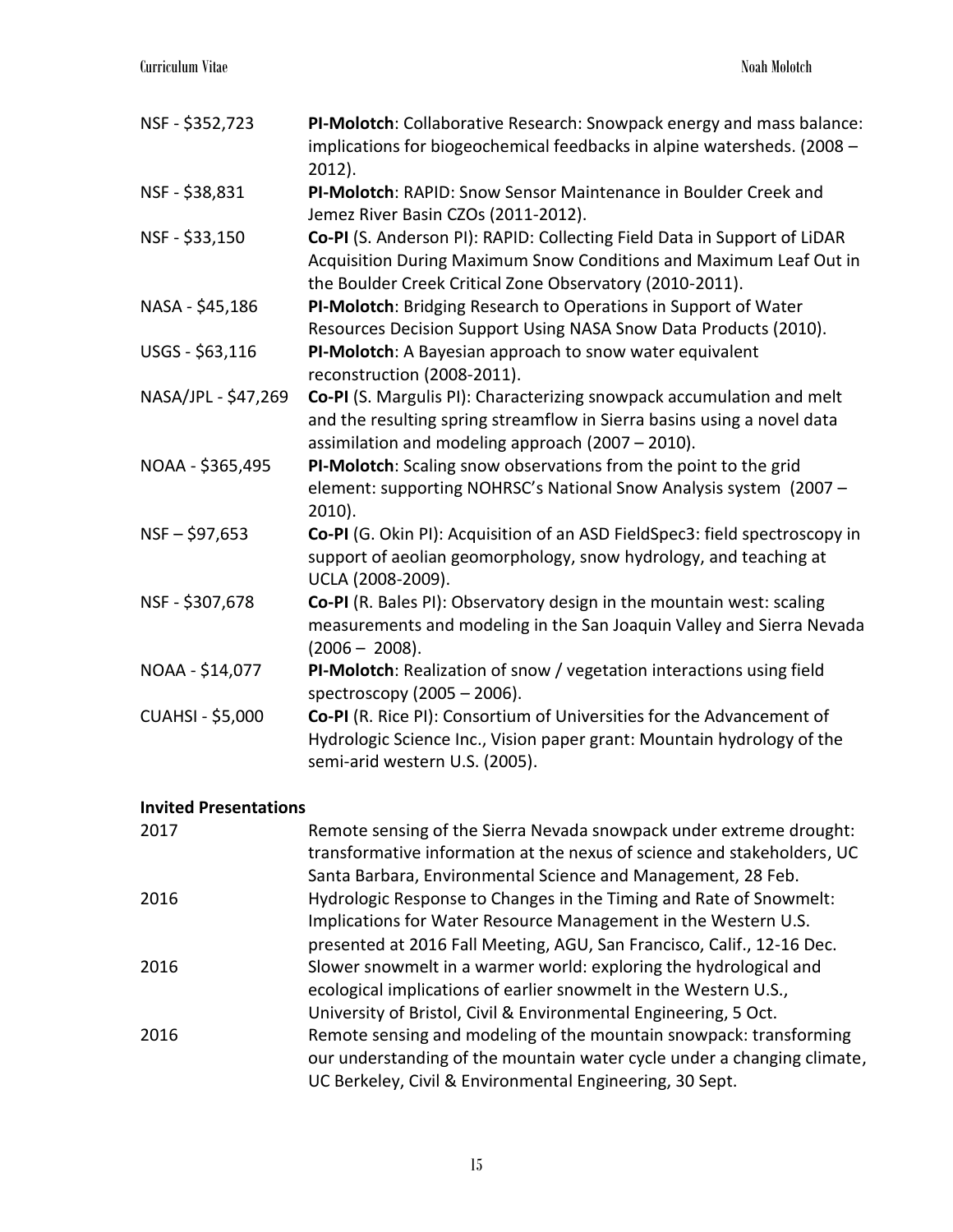| 2016 | Establishing transferable sub-pixel relationships between snow depth,<br>snow covered area and terrain roughness using NASA Airborne Snow                                                                                                                                   |
|------|-----------------------------------------------------------------------------------------------------------------------------------------------------------------------------------------------------------------------------------------------------------------------------|
|      | Observatory data, Eastern Snow Conference, 10 June.                                                                                                                                                                                                                         |
| 2016 | Measuring and monitoring our snow water resource, Colorado Water<br>Resources Association annual meeting, 22 April.                                                                                                                                                         |
| 2016 | For the love of snow: snow science at the Storm Peak Laboratory,<br>Steamboat Springs, CO, Ski Country USA annual meeting, 8 April.                                                                                                                                         |
| 2015 | Remote sensing and modeling of the mountain snowpack: tools for<br>understanding the mountain water cycle under a changing climate,<br>Portland State University, 2 June.                                                                                                   |
| 2015 | Observing the mountain water cycle under a changing climate: new<br>challenges and opportunities, Oregon State University, 3 June.                                                                                                                                          |
| 2015 | Merging satellite data, ground measurements and modeling to<br>understand the mountain water cycle, University of Utah, 10 March.                                                                                                                                           |
| 2014 | Impacts of insect-related forest mortality on hydrologic partitioning and<br>forest productivity in the Southern Rocky Mountains, USA, presented at<br>2014 Fall Meeting, AGU, San Francisco, Calif., 15-19 Dec.                                                            |
| 2014 | Snowmelt as a Driver of Ecohydrological Processes in Semi-Arid<br>Mountainous Regions, Colorado School of Mines, 16 Oct.                                                                                                                                                    |
| 2014 | Real time Satellite Estimation and Mapping of Snow Water Equivalent<br>across the Sierra Nevada, Workshop on remote sensing applications for<br>water resources management and drought, Sacramento, CA, $25 - 26$ Feb.                                                      |
| 2013 | Record-setting forest stress in the Rocky Mountains caused by low<br>snowfall and high potential evapotranspiration, consistent with expected<br>future conditions, presented at 2013 Fall Meeting, AGU, San Francisco,<br>Calif., 3-7 Dec.                                 |
| 2013 | Forest-snow interactions at Critical Zone Observatories of the Western<br>U.S., presented at 2013 Fall Meeting, AGU, San Francisco, Calif., 3-7 Dec.                                                                                                                        |
| 2013 | Multi-scale observations of snowpack-ecosystem feedbacks: identifying<br>tipping points in forest response to climate change in the Western U.S.,<br>International Union of Geodesy and Geophysics, Atmosphere and<br>Cryosphere Assembly, Davos, Switzerland, 8 - 12 July. |
| 2012 | Effects of forest structure on snow accumulation and melt derived from<br>ecohydrological instrument clusters across the Western US, 2012 Fall<br>Meeting, AGU, San Francisco, Calif., 3-7 Dec.                                                                             |
| 2012 | Elevation-dependent controls on snowmelt partitioning and vegetation<br>response inferred from satellite observations, 2012 Fall Meeting, AGU,<br>San Francisco, Calif., 3-7 Dec.                                                                                           |
| 2012 | Integrated hydrologic measurements of the Sierra Nevada: Implications<br>for feedbacks with ecological processes, UC Davis, 12 Nov.                                                                                                                                         |
| 2012 | Snowmelt as a driver of ecohydrological processes: low-hanging fruit for<br>cross-CZO research, Invited Cyberseminar, Consortium of Universities for<br>the Advancement of Hydrological Sciences Inc. (CUAHSI), 6 April.                                                    |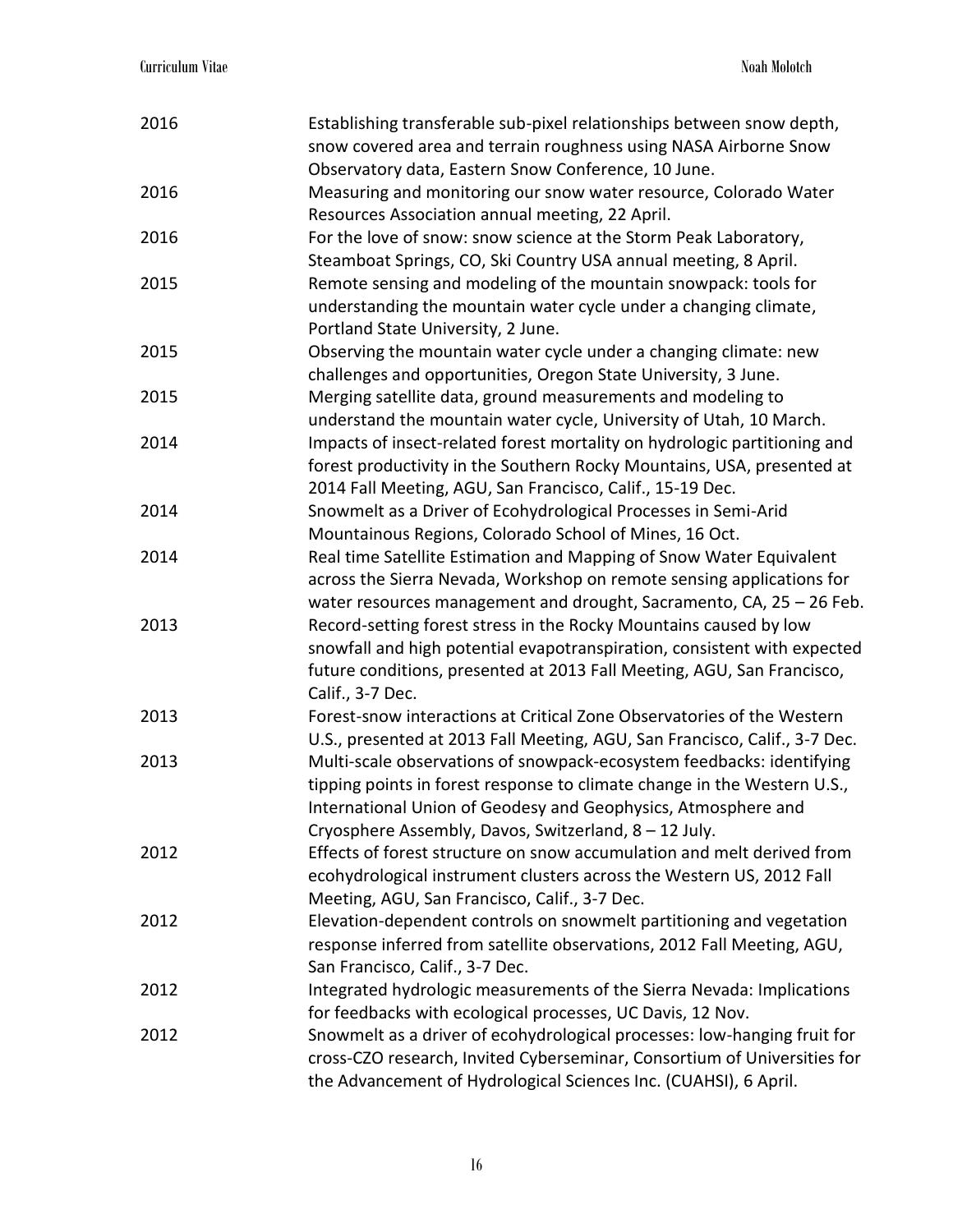| 2012 | Improved snow observations from remote sensing, Western States Water<br>Council, Extreme Events Meeting, San Diego, CA, 31 July.                                                                                                           |
|------|--------------------------------------------------------------------------------------------------------------------------------------------------------------------------------------------------------------------------------------------|
| 2011 | Remote sensing of the Rocky Mountain snowpack, California Department<br>of Water Resources / NASA JPL, Border Area Remote Sensing Water<br>Management Workshop, San Diego, CA, 9 June.                                                     |
| 2010 | Observations and models for quantifying of the mountain water cycle.<br>Invited seminar, USGS, Lakewood, CO, 8 Feb.                                                                                                                        |
| 2010 | Estimating the spatial distribution of mountain snow from remote<br>sensing and modeling, Invited seminar NOAA Physical Sciences Division,<br>Boulder CO, 1 Dec.                                                                           |
| 2010 | Remote sensing of the mountain snowpack: mitigating climate change<br>impacts on water resources, Invited Seminar, Denver Water, 21 Oct.                                                                                                   |
| 2009 | Merging satellite data, ground measurements, and modeling to<br>understand the mountain water cycle, Swiss Federal Institute for Forest,<br>Snow, and Landscape Research, Switzerland, March 3.                                            |
| 2009 | Integrated measurement and modeling approaches for mapping snow<br>over complex topography, Ecole Polytechnique Federale de Lausanne,<br>Switzerland, March 13.                                                                            |
| 2008 | State-of-the-art snow measurement and modeling of the American<br>Cordillera, Department of Civil Engineering, University of Chile, Oct. 6.                                                                                                |
| 2008 | Merging satellite data, ground measurements, and modeling to<br>understand the mountain water cycle, Department of Civil &<br>Environmental Engineering, UC Berkeley, March 3.                                                             |
| 2008 | Snowmelt Modeling in the Rio Grande Headwaters: Merging Field Studies<br>with Satellite Observations, Department of Earth & Planetary Sciences,<br>University of New Mexico, February 28.                                                  |
| 2006 | Snowmelt modeling in mountainous watersheds: merging field studies<br>with satellite observations, Department of Environmental Science, UC,<br>Riverside, April 3.                                                                         |
| 2005 | Up-scaling point observations of snow water equivalent in the Rio Grande<br>headwaters: implications for observation network design, Department of<br>Hydrology and Water Resources, University of Arizona, February 2.                    |
| 2004 | Incorporating remotely sensed data into distributed snowmelt modeling<br>in a mountainous watershed, Forest Watershed Science Special Seminar,<br>Department of Environmental Science, Policy and Management, UC<br>Berkeley, February 26. |
| 2003 | Snow measurement, melt & runoff research at the University of Arizona,<br>El Niño, Drought, and Fire-Related Forecasts and Research Initiatives: A<br>Phoenix Press Briefing, Arizona Department of Water Resources, March<br>20.          |
| 2002 | Incorporating remotely sensed snow surface grain size into spatially<br>distributed snowmelt modeling, Fall AGU Meeting, San Francisco, CA.,<br>December 8.                                                                                |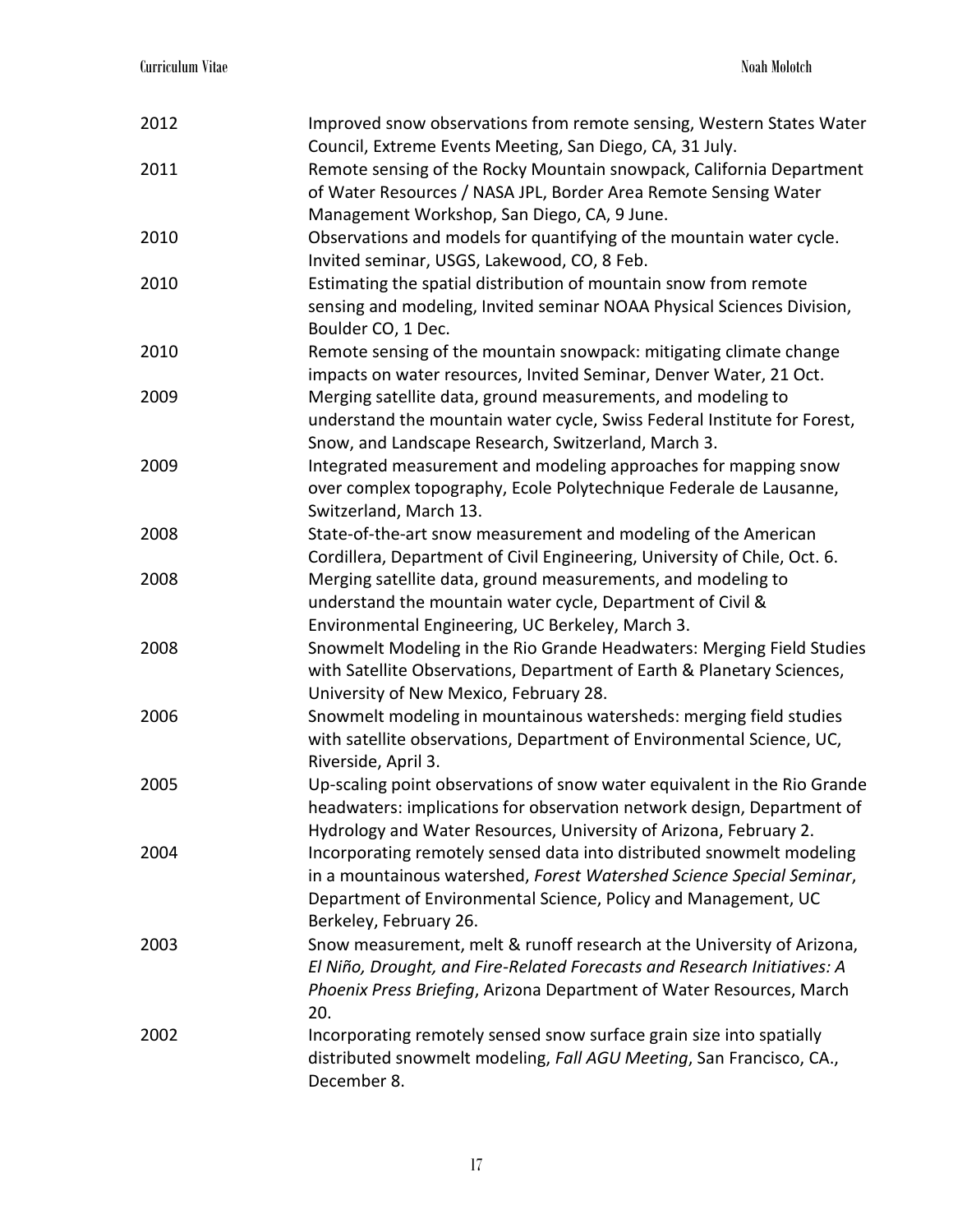# **TEACHING ACTIVITIES**

# **Courses Taught**

*University of Colorado*

Geography 1001: Climate & Vegetation (S2010, S2011, F2014, S2017) Geography / Environmental Studies 4201: Biometeorology (F2011, F2012) Geography / Geology 4093 / 5093: Remote Sensing of Environment (S2011, S2012, F2012)

Geography 5241: Topics in Physical Geography: Advanced Methods in Snow Measurement (S2011, S2013, S2015, S2018)

Geography 4321/5321: Snow Hydrology (S2014, S2015, S2017, F2017)

Geography 5100: LiDAR Remote Sensing of the Critical Zone (SU2014) *University of California, Los Angeles*

> Environmental Science 180A: Practicum in Environmental Sciences (F2007, F2008)

Civil & Environmental Engineering 251C: Remote Sensing with Hydrologic Applications (S2007, S2008)

# **Thesis Committees**

*Chaired*

- Theodore Barnhart, Ph.D., 2018, University of Colorado at Boulder, The response of streamflow and evapotranspiration to changes in snowmelt across the Western United States. Current Position: US Geological Survey, Wyoming-Montana Water Science Center.
- Alana Wilson, Ph.D., 2017, University of Colorado at Boulder, Glaciers of High Asia: Water Resources, Water Security, and Scientific Capacity Building Current Position: Campus Transportation Master Plan Coordinator, University of Colorado Boulder.
- Alice Hill, Ph.D., 2017, University of Colorado at Boulder, Rapid assessment of hydrologic controls on mountain water resources.

Current Position: Post-doctoral Researcher, University of Colorado.

- Dominik Schneider, Ph.D., 2017, University of Colorado at Boulder. Understanding the distribution of snow using remotely sensed snow covered área data.
- Keith Musselman, Ph.D., 2012, University of California, Los Angeles (in residence at INSTAAR); Estimating the spatial and temporal distribution of snow in mountainous terrain (cochaired committee with Prof. Steven Margulis). Current Position: Research Faculty, University of Colorado.
- Taylor Winchell, M.S., 2016, Civil Engineering, University of Colorado at Boulder, Early Snowmelt Reduces Atmospheric Carbon Uptake in Coniferous Forests & Global Rain-Snow Temperature Thresholds.

Current Position: International Center for Environmental Management.

Emily Baker, M.A., 2015, University of Colorado, Quantifying forest mortality with the remote sensing of snow.

Current Position: US Geological Survey, Alaska Science Center.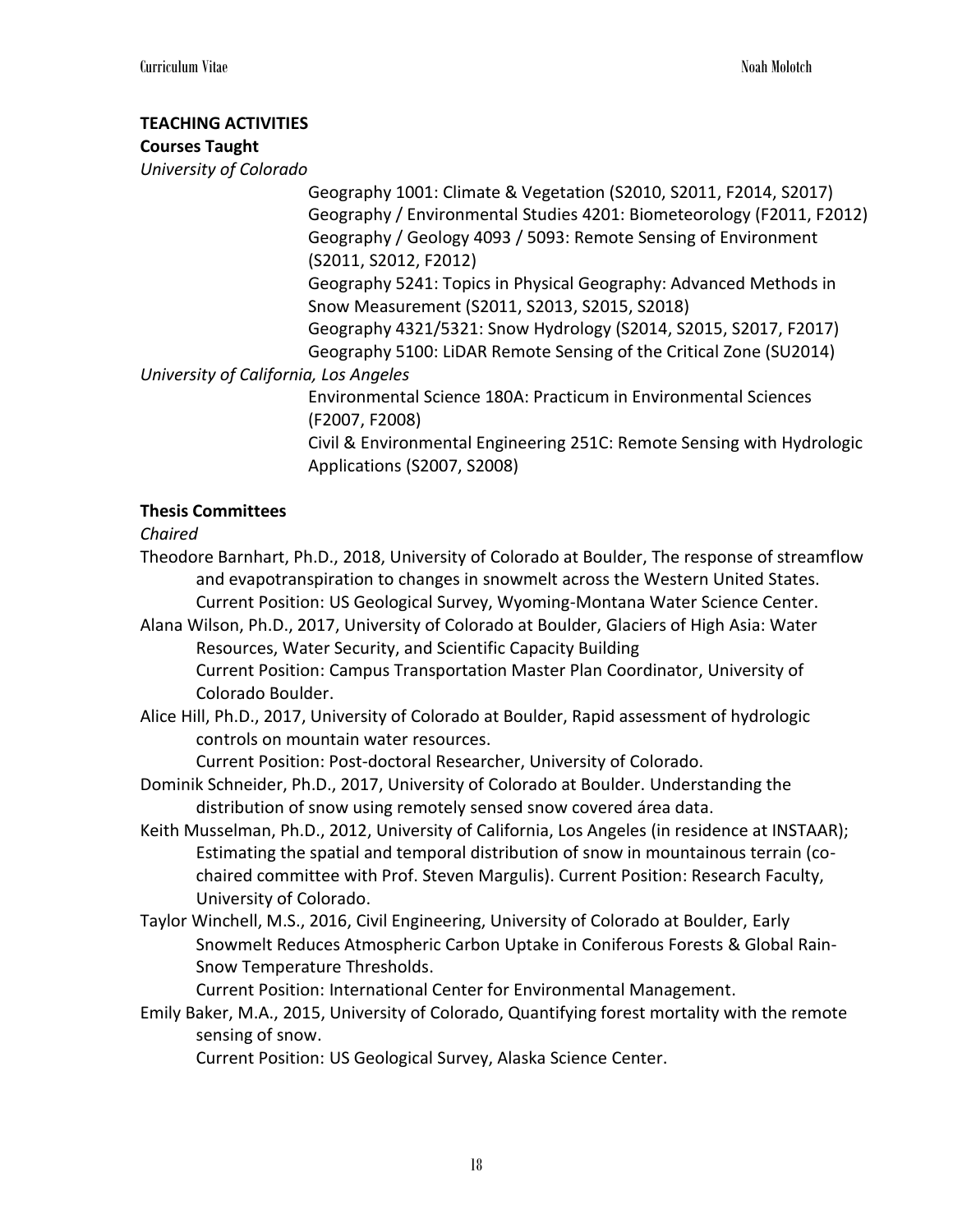- Leah Meromy, M.A. 2012, University of Colorado, Subalpine snowpack-climate manipulatoin and modeling experiment at Niwot Ridge, CO and Valles Caldera National Preserve, NM. Current Position: Environmental Consultant, Boulder, Colorado.
- Danielle Perrot, M.A. 2012, University of Colorado, Nitrate export response to spatially distributed snowmelt in alpine catchments.

Current Position: Hydrologist, Riverside Technology Inc., Colorado.

Kehan Yang, Ph.D., ongoing, University of Colorado at Boulder.

Keith Jennings, Ph.D., ongoing, University of Colorado at Boulder.

Qinghuan Zhang, Ph.D., ongoing, University of Colorado at Boulder.

Katherine Hale, M.A., ongoing, University of Colorado at Boulder.

# *Committees, University of Colorado*

Shirley Kurc, Ph.D., 2006; Ben Hudson, Ph.D. 2014; Sarah Evans, Ph.D. 2017; Sean Burns, Ph.D. ongoing; Joshua Aikens, Ph.D. ongoing.

Evan Pugh, Ph.D. 2012; Rory Cowie, Ph.D. 2014; Katya Hafich, M.A., 2014; Bunyamin Yilmaz, M.A., 2016; Jennifer Petrzelka, M.A., 2011; Glen Grant, M.A., 2012

# *Committees, Other Institutions*

Jessica Driscoll, Ph.D., 2014, University of Arizona; Michael Durand, Ph.D., 2008, University of California, Los Angeles; Will Veatch, M.S., 2008, University of Arizona; Keith Musselman, M.S., 2006, University of Arizona.

# **Post-Doctoral Advising**

# *University of Colorado*

- Dr. Adam Wlostowski, Co-evolution of critical zone structure and function, 2017 present.
- Dr. Oliver Wigmore, Remote sensing of alpine snow using UAV's, 2016 present.
- Dr. Ryan Webb, Hydrologic controls on meltwater flow through snow, 2016 present.
- Dr. John Knowles, Forest response to drought and disturbance, 2015 present.
- Dr. David Barnard, Forest transpiration variability across elevational gradients, 2014 2016. Current Position: Ecologist, U.S. Geological Survey, Boise, ID.
- Dr. Rory Cowie, 2015, Snowmelt-groundwater interactions in alpine catchments. Current Position: Research Scientist, Mountain Studies Institute, Silverton, Co.
- Dr. Adrian Harpold, 2012 2014, Snowpack-vegetation interactions across the Western U.S. Current Position: Assistant Professor, University of Nevada, Reno.
- Dr. Ernesto Trujillo, 2009 2012, Elevation-dependent controls of snowpack on forest greening. Current Position: Post-Doctoral Research Scientist, École Polytechnique Federale de Lausanne (EPFL), Switzerland.

# *University of California, Los Angeles*

Dr. Dayong Shen, 2007-2008, Quantifying controls on snow distribution in the Sierra Nevada Mountains.

Current Position: Research Software Developer, University of Mississippi

*Jet Propulsion Laboratory, California Institute of Technology*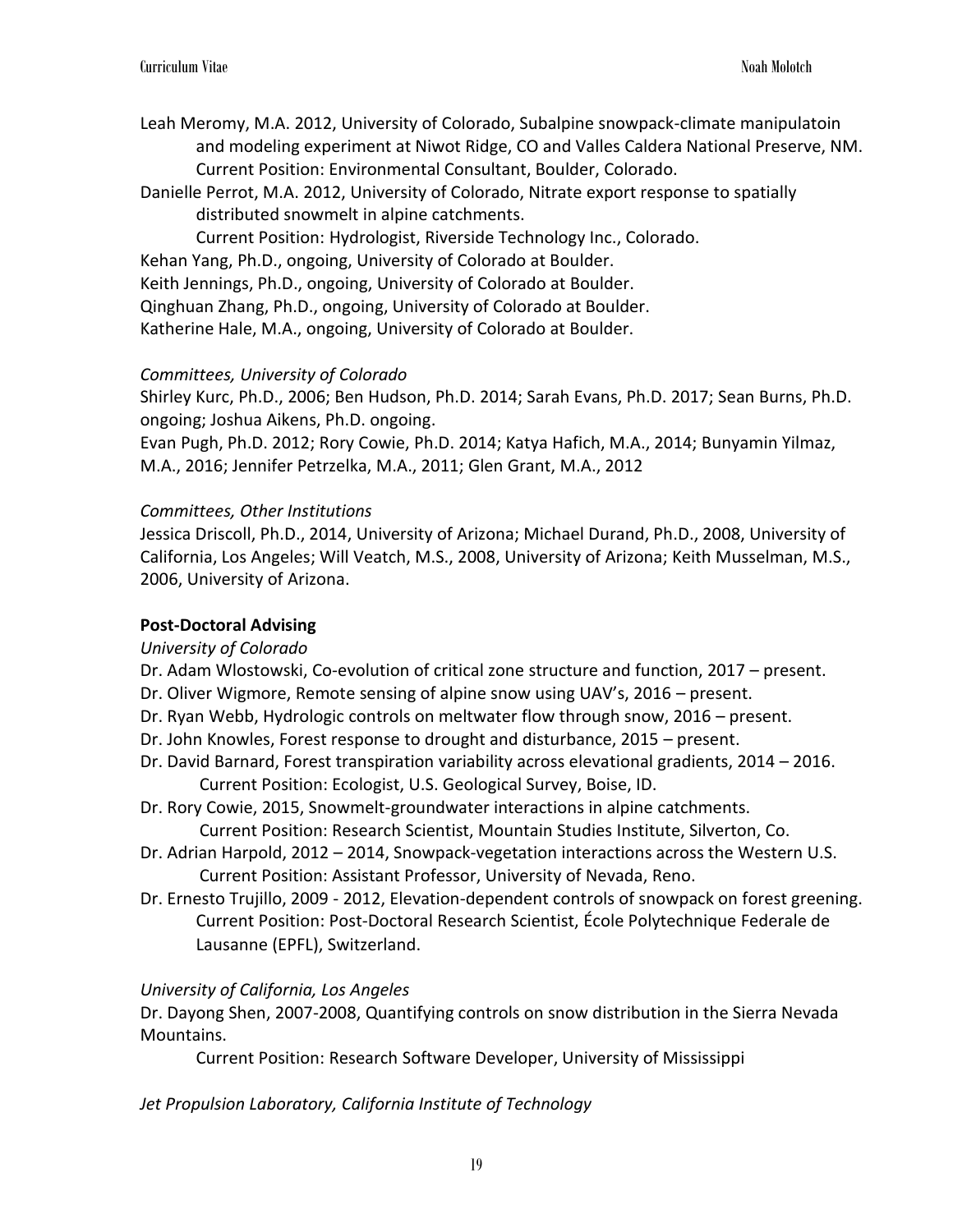Dr. Bin Guan, 2009 – 2012, Hydrologic impacts of Atmospheric Rivers in the Sierra Nevada, California.

Current Position: Research Scientist, University of California, Los Angeles.

Dr. Steven Jepsen, 2008 - 2009; Spatio-temporal variability of snowmelt and streamflow in the Sierra Nevada and Rocky Mountains.

Current Position: Research Scientist, University of Nevada, Reno.

# **Undergraduate Advising**

#### *Undergraduate Research Opportunities Program (UROP)*

Nickolas Braun, Feb 2017 – Present, Meteorological controls on avalanches in Colorado.

Danielle Beaty, Oct 2014 – May 2015, Estimating bark-beetle mortality impacts on satellite viewable gap fractions using MODIS data and hemispherical photography.

- Roger Carter, Oct 2014 May 2015, Estimating bark-beetle mortality impacts on satellite viewable gap fractions using MODIS data and hemispherical photography.
- Ken Peterson, Nov 2011-May 2012, Impacts of dust deposition and insect-related litter deposition on snowmelt in the Rocky Mountains.
- Andrew Steger, Aug 2011-May 2012, Impacts of dust deposition and insect-related litter deposition on snowmelt in the Rocky Mountains.

### *Undergraduate Research Assistants*

- Brooke Stamper, 2013, Sensitivity of mountain soil moisture to the spatial distribution of snowmelt.
- Kyle Baker , 2012, Impacts of dust deposition and insect-related litter deposition on snowmelt in the Rocky Mountains.
- Aaron Rice, 2011, Impacts of dust deposition and insect-related litter deposition on snowmelt in the Rocky Mountains.
- Jeff Lipton, 2012, Impacts of dust deposition and insect-related litter deposition on snowmelt in the Rocky Mountains.

### *Undergraduate Honors Theses*

- Michal Fagrelius, 2012-2013, *Cum Laude*, Measuring the spatial distribution of snow properties using Snow Penetrating Radar. (Chair)
- Danielle Cluckey, 2012-2013, *Cum Laude*, Impacts of forest disturbance on snow distribution, snowmelt, and soil temperature. (Member)

### *Undergraduate Advising, Other Institutions*

- Jordan Anderson, 2010, Relationships between snowmelt and soil moisture in the Southern Sierra Nevada, Jet Propulsion Laboratory, California Institute of Technology, STEM Teacher and Researcher STAR Program.
- Danielle Perrot, 2008 2010, Impacts of Mountain Pine Beetle infestation on snowmelt in subalpine forests, University of California, Los Angeles. Now published in *Ecohydrology.*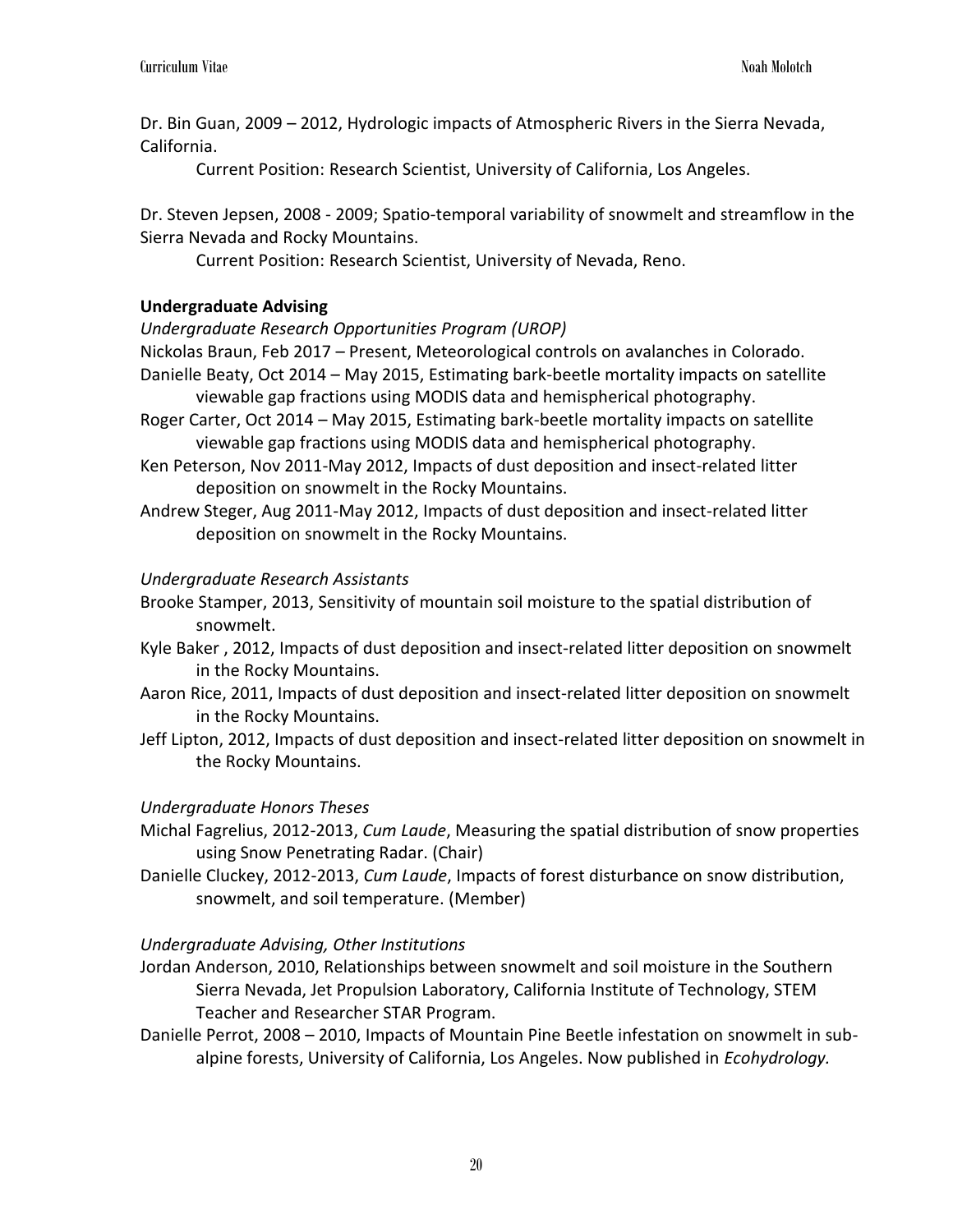- Leah Meromy, 2008 2010, Spatial variability of snow depth surrounding operational snow stations in the Western U.S., University of California, Los Angeles. Now published in *Hydrological Processes.*
- Angel Kwok, 2007-2008, Inter-annual variability in snow cover persistence in the Sierra Nevada as observed from satellite, University of California, Los Angeles.

# **Student Awards**

| 2016 | AGU Outstanding Student Presentation Award, Keith Jennings               |
|------|--------------------------------------------------------------------------|
| 2016 | U. Colorado, Geography Dept., Gilbert F. White Fellowship, Theo Barnhart |
| 2016 | NASA Earth and Space Science Fellowship, Keith Jennings                  |
| 2016 | U. Colorado, Geography Dept., James A. and Jeanne B. DeSana Graduate     |
|      | Research Scholarship, Theo Barnhart                                      |
| 2016 | American Water Resources Association Colorado Chapter Richard Herbert    |
|      | Scholarship, Keith Jennings                                              |
| 2015 | CUAHSI Pathfinder Fellowship, Theo Barnhart                              |
| 2015 | U. Colorado, Geography Dept., DeSana Graduate Research Scholarship,      |
|      | Dominik Schneider                                                        |
| 2015 | U. Colorado, Geography Dept., Mabel Duncan Scholarship, Dominik          |
|      | Schneider                                                                |
| 2014 | NSF Graduate Research Fellowship, Taylor Winchell                        |
| 2014 | U. Colorado, CEAE Dept. Academic Excellence Fellowship, Taylor Winchell  |
| 2014 | NASA Earth and Space Science Fellowship, Dominik Schneider               |
| 2014 | NSF Pathfinder Fellowship, Dominik Schneider                             |
| 2011 | Eastern Snow Conference Best Poster Award, Keith Musselman               |
| 2011 | U. Colorado, Hydrologic Sciences Symposium Outstanding Student Poster    |
|      | Award, Danielle Perrot                                                   |
| 2011 | United Government of Graduate Students Travel Grant, Leah Meromy         |
| 2010 | UCLA Dean's Prize for Outstanding Undergraduate Research, Danielle       |
|      | Perrot; now published in Ecohydrology.                                   |
| 2009 | NASA Earth and Space Science Fellowship, Keith Musselman                 |
|      | <b>Teaching Improvement Workshops Attended</b>                           |
| 2011 | Learning Goals Workshop, University of Colorado Faculty Teaching         |

Excellence Program (FTEP) (October 2011; November 2011) 2012 Presentation Skills Workshop, University of Colorado Faculty Teaching Excellence Program (FTEP) (February 2012; 2 sessions)

### **SERVICE ACTIVITIES**

# **University of Colorado**

*Department of Geography*

Personnel Committee, 2016-2017 Newsletter Committee Chair, 2017 Undergraduate Committee, 2015-2016. Graduate Committee, 2014-2015.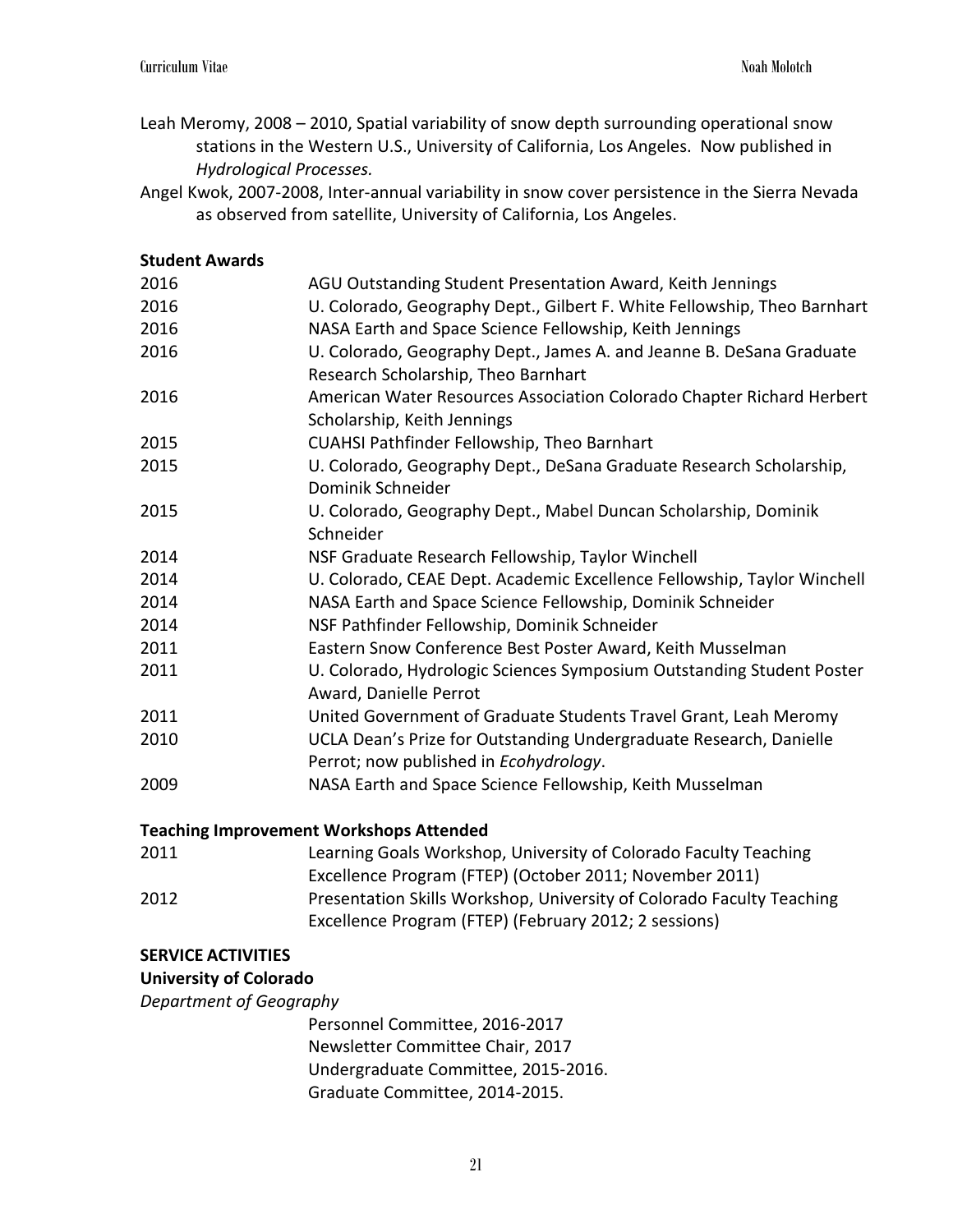|                                                                | Newsletter Committee, 2012 - 2013.                                                                                                                                                                                                                                                                                                                                                                                                                     |
|----------------------------------------------------------------|--------------------------------------------------------------------------------------------------------------------------------------------------------------------------------------------------------------------------------------------------------------------------------------------------------------------------------------------------------------------------------------------------------------------------------------------------------|
|                                                                | Colloquium Committee, 2011 - 2013.                                                                                                                                                                                                                                                                                                                                                                                                                     |
|                                                                | Computer Committee, 2009 - 2011.                                                                                                                                                                                                                                                                                                                                                                                                                       |
| <b>INSTAAR</b>                                                 |                                                                                                                                                                                                                                                                                                                                                                                                                                                        |
|                                                                | Director, Center for Water, Earth Science, and Technology (2015 -<br>Present).                                                                                                                                                                                                                                                                                                                                                                         |
|                                                                | Research Committee (Chair), Center for Water, Earth Science and<br>Technology, 2014-2015.                                                                                                                                                                                                                                                                                                                                                              |
|                                                                | Search Committee for INSTAAR / LTER PI Faculty Member, 2013.<br>Noon Seminar Coordinator, 2012 - 2013.                                                                                                                                                                                                                                                                                                                                                 |
|                                                                | Web Page Committee, 2009 - 2013.                                                                                                                                                                                                                                                                                                                                                                                                                       |
|                                                                | Information and Technology Committee, 2009 - 2013.                                                                                                                                                                                                                                                                                                                                                                                                     |
|                                                                | Teaching & Research Faculty Equity Assessment Committee, 2009 - 2011.                                                                                                                                                                                                                                                                                                                                                                                  |
| Other                                                          |                                                                                                                                                                                                                                                                                                                                                                                                                                                        |
|                                                                | Co-Chair National Snow and Ice Data Center, Ice Bridge Science User<br>Working Group, 2009 - 2013.                                                                                                                                                                                                                                                                                                                                                     |
|                                                                | National Snow and Ice Data Center, DAAC User Working Group, 2009 -<br>2013.                                                                                                                                                                                                                                                                                                                                                                            |
|                                                                | Associate Director, NOAA RISA, Western Water Assessment, 2013 - 2014.                                                                                                                                                                                                                                                                                                                                                                                  |
| <b>External Service Activities</b><br><b>Editorial Service</b> |                                                                                                                                                                                                                                                                                                                                                                                                                                                        |
|                                                                | Associate Editor, Water Resources Research, 2012 - 2017.<br>Associate Editor: Arctic, Antarctic, and Alpine Research, 2009 - 2013.<br>Guest Editor, IEEE, Journal of Selected Topics in Earth Observations and<br>Remote Sensing, 2009-2010.                                                                                                                                                                                                           |
| Journal Reviews                                                |                                                                                                                                                                                                                                                                                                                                                                                                                                                        |
|                                                                | Proceedings of the National Academy of Sciences; Global Change Biology;<br>Climate Dynamics; Journal of Hydrometeorology; Journal of Geophysical<br>Research; Water Resources Research; Talanta; Hydrological Processes;<br>Monthly Weather Review; Hydrological Sciences Journal; Advances in<br>Water Resources; Journal of Hydrology; Cold Regions Science and<br>Technology; Arctic, Antarctic, & Alpine Research; Geophysical Research<br>Letters |
| <b>Proposal Reviews</b>                                        |                                                                                                                                                                                                                                                                                                                                                                                                                                                        |
|                                                                | NASA-Cryospheric Sciences (Panelist)                                                                                                                                                                                                                                                                                                                                                                                                                   |
|                                                                | NASA-Suomi NPP Science Team (Panelist)                                                                                                                                                                                                                                                                                                                                                                                                                 |
|                                                                | NASA-Earth and Space Science Student Fellowship (Panelist)<br>NASA-Terrestrial Hydrology (Panelist)                                                                                                                                                                                                                                                                                                                                                    |
|                                                                | NASA Applied Sciences, Water Resources Applications (Panelist)                                                                                                                                                                                                                                                                                                                                                                                         |